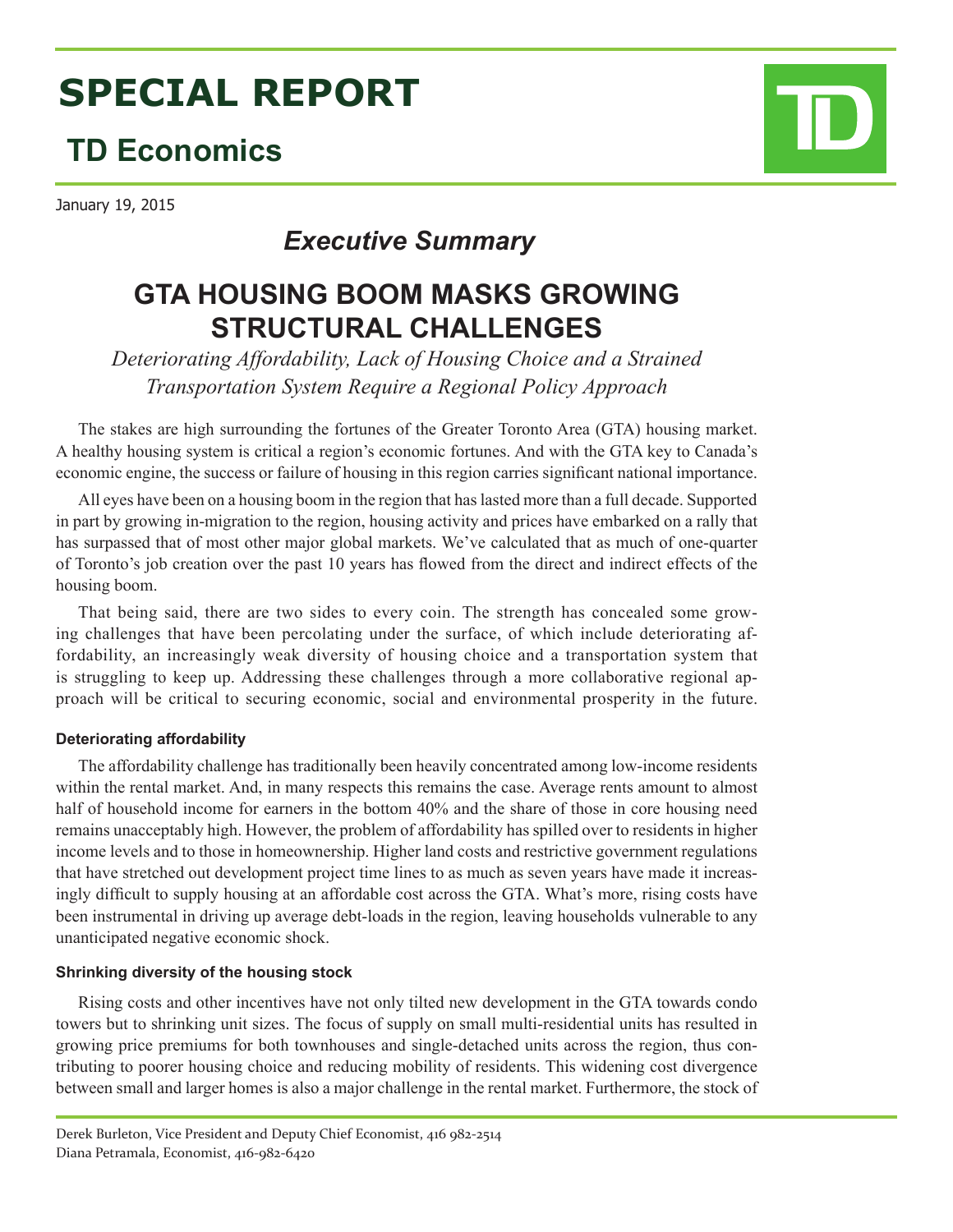

purpose-built rental units in the region is aging and requires substantial new investment. While increased densification has been a laudable goal of the provincial and municipal governments in recent years, it can reasonably be argued that the pendulum has swung too far in favour of units that are typically tailored for shorter-term living. It raises the question of how the GTA will accommodate the future changing housing needs of both the echo generation who will begin families as well as the growing population of seniors.

#### **Inadequate infrastructure, notably transit**

A mix of continued rapid growth in the 905 area code and revival of Toronto's downtown core has been placing increasing strains on the region's infrastructure. The most visible challenges are in transit, where an inadequate regional system has led to growing congestion and costs in terms of foregone productivity. While there have been some notable investments in roads and transit infrastructure in recent years, progress in the GTA to construct a regional transportation system for the 21st century has been slow.

#### **Little reprieve from eventual housing slowdown**

To the extent that the housing boom has been a culprit in driving the longer-term challenges of reduced affordability, shrinking housing diversity and pressures on infrastructure, one might reasonably expect that a long-awaited housing slowdown might help to halt these trends. However, any relief is likely to be modest at best:

- With household formation rates likely to stay strong, few forecasters have been calling for anything more than a moderate cool down in home prices. And, any correction is likely to be concentrated in the condo sector, leading to a further widening in the price gap between small units and other types of dwellings.
- The influx of an expected  $60,000$  condo units to the market over the next several years point to a further shrinking in housing diversity.
- Prospects for moderately higher interest rates over the next several years are likely to lead to some increased financial hardship for a growing share of the region's residents.
- Renting is expected to become a more popular choice, leading to a further tightening supply in the purpose-built rental market. At the same time, ongoing government restraint and soft income growth promises to sustain the struggles of residents in core housing need.

# **Policy recommendations**

 As such, the greatest challenges facing the GTA housing market are structural in nature and won't be addressed without concrete actions on the part of policy makers in the region. Housing policies that bring down the cost of construction, speed up delivery and improve the economics of investing in a broader array of housing types – including rehabilitation – would translate into lower costs for residents over the longer run. Importantly, the GTA needs to start thinking like a region with respect to housing. This would entail much greater regional coordination and synergies across the three levels of government, municipalities, notfor-profits, private developers and investment community.

# **Strengthen and better align housing policies**

Housing policies appear to be falling well short in achieving a balance between affordability, environmental protection and smart land use decisions. Developers complain of lengthy permitting processes, while zoning regulations and bylaws are complex and can be out of sync with the official plans. Other unnecessary costs are imposed on new development projects. For example, in the City of Toronto, a certain square footage is allocated for parking within new high-rise developments despite the high cost and the fact than an increasing number of residents work within a transit ride or walk. Other policies are detrimental to the diversity of the housing stock. Property tax systems continue to disadvantage multi-residential properties relative to singledetached properties, while the positive differential between multi-residential taxes between 416 and 905 properties is substantial. In some municipalities, development fees are higher on two bedroom units than they are on one bedroom units regardless of the size of the project. The list goes on. More efforts should be made to tie building permit approvals based on demographic need. Recently, the Ontario government approved the development of six story wood-framed housing, which will go some way in decreasing costs of new development. The region must look for more of these opportunities.

# **Ease rent regulations**

Provincial rent regulations are still targeted at buildings constructed prior to 1991, which remain an important part of the rental stock. While well intended, these regulations are likely inflicting longer-term damage on the housing system by raising uncertainty and stifling renewal investment. We encourage the Ontario government to consider other models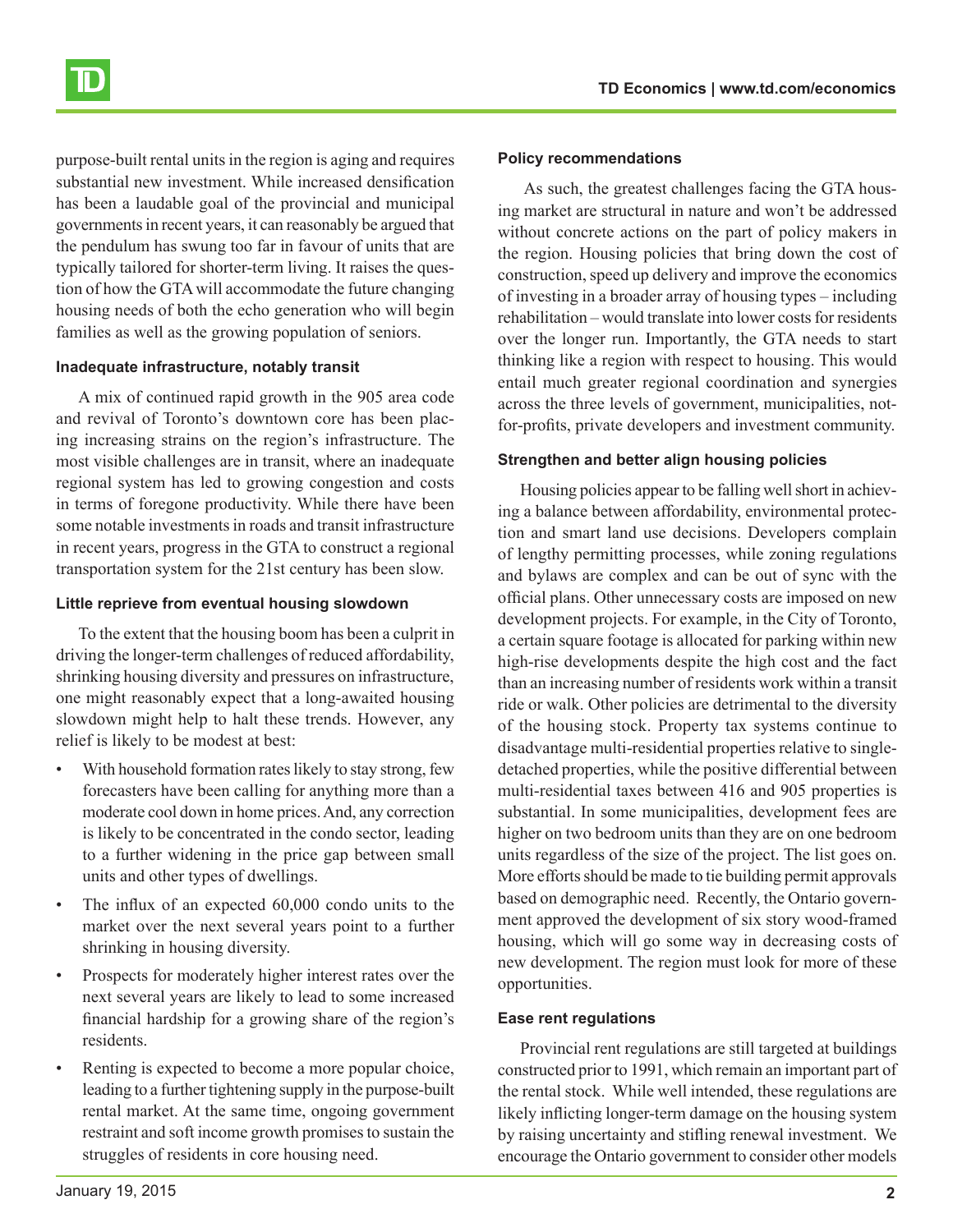for rent regulations – notably that used in New York City – which build in rising costs to landlords and that provide good protection of tenants' rights.

## **Unlock cheaper land**

Rising land costs reflect a significant amount of underutilized land in the GTA. Land owners continue to hold on to significant idle land, likely with the aim of earning a higher profit on sale due to appreciating values. These holdings are located across the GTA and within the private, public and quasi-public sectors. In cases where surplus land is being unlocked – such as public lands in the City by Toronto – movement to sell land parcels has been slow. Some countries have turned to tax incentives to encourage property owners to unlock idle lands for development. In addition, there exist opportunities for the region to take better advantage of infill development, particularly close to social housing and public transit hubs.

Often the cheapest land is available in the suburbs, but the challenge is a lack of infrastructure. As the Ontario government revisits its growth plan, focus should not just be placed on building up along transportation corridors, but building more transportation corridors. An underdeveloped transit system has become one of the most pressing issues facing the GTA economy. Support from municipalities and their regional transit commissions will be crucial in ensuring that a long-term regional transit plan becomes reality.

# **Address low-income housing needs**

Removing costs and barriers to new supply will help alleviate affordability issues in the region, particularly for the large population of moderate income households. But there is still a segment of the most disadvantaged residents that will continue to struggle. Helping these individuals most in need will require government subsidies, either through incentives to increase the supply of lower-cost housing or through targeted income support. One example would be to create a new income-tested housing benefit that is portable and is not tied to the welfare system.

Scarce government resources to address affordable housing will remain a significant challenge, especially at the provincial level, where large deficits are still being run. The recent plunge in oil prices and resulting hit to revenues will limit the federal government's leeway to implement new measures as it continues to set its sights on a balanced budget by next year. Our hope is that as oil prices likely recover over the next few years, the federal government will

be better positioned to take on a growing leadership role in this space, while recognizing that challenges are local in nature and best addressed by municipalities.

## **Private and not-for-profit sectors critical**

Limited government resources and a growing interest in the private sector to become involved in housing-related challenges provide significant upside potential within the GTA. The involvement extends from private-sector investment in the aging social housing and rental stocks to social impact investing to philanthropy and volunteering.

The importance of the not-for-profit sector in delivering housing and other services to disadvantaged residents cannot be overstated. The region boasts some 250 organizations in the housing space – which despite ongoing funding challenges – have emerged to address growing demands. While many of these entities target specific local needs, there may be opportunities to reduce overlap and boost efficiency through a more coordinated approach. The private sector has a comparative advantage in the development and supply of rental units, while the not-for-profit sector enjoys comparative strength in the management and provision of supports to low-income tenants. Thus, there is a natural synergy.

With interest rates expected to remain relatively low, there is the potential for capital market vehicles to fill an increasing share of the sizeable investment financing needs in the coming years. In particular, investors in real estate investment trusts (REITs) and pension funds are looking for opportunities to earn moderate and stable annual returns. In the current cost environment, however, these vehicles would be hard-pressed to generate the required returns. All the more reason for governments to step up efforts to bring down land costs in part through smarter regulations.

# **Bottom Line**

There is little doubt that the housing boom enjoyed in the GTA over the past decade has benefitted many in the region. Yet the boom has been hiding some growing issues within the housing market, chief among them include deteriorating affordability, an increasingly weak diversity of housing choice and a transportation system that is struggling to keep up. Addressing these challenges through a more collaborative regional approach will be critical to securing economic, social and environmental prosperity in the future.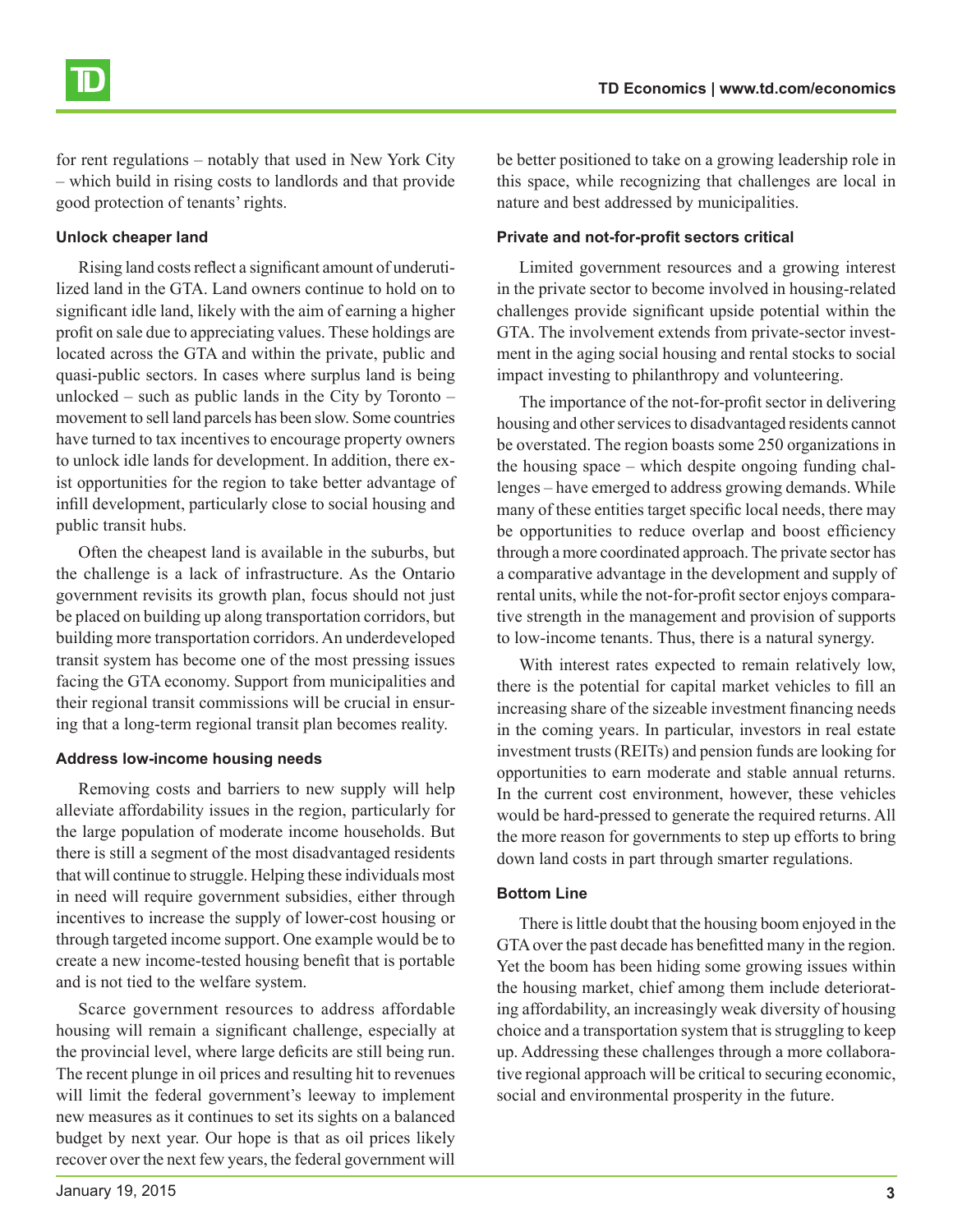# **SPECIAL REPORT**

# **TD Economics**

January 19, 2015

# **GTA HOUSING BOOM MASKS GROWING STRUCTURAL CHALLENGES**

*Deteriorating Affordability, Lack of Housing Choice and a Strained Transportation System Require a Regional Policy Approach*

Apart from suffering a temporary setback during the 2008-09 recession, Toronto region's housing boom has extended more than a decade. The strength in home prices and new construction has delivered numerous economic benefits to the region – increased construction employment, buoyant housing-related service activities and household spending tied to rising net wealth to name a few. Indeed, we've calculated that as much of one-quarter of Toronto's job creation over the past decade has flowed from the direct and indirect effects of the housing boom.

That being said, there are two sides to every coin. The focus on the housing strength has over-shadowed a number of growing concerns that could severely hamper quality of life and the Toronto region's longer-term economic performance. These cracks will become increasingly visible once housing activity inevitably cools and the tailwinds of the boom begin to subside. Chief among them:

- Residential development has been concentrated in meeting homeownership and rental demand for the growing middle and upper income classes. Toronto has the highest share of households in core housing need among most Canadian cities, and while progress has been made over the last decade, much more is needed.
- Even then, housing affordability has become an obstacle for a growing share of middle-class residents.

The leap into home ownership is becoming more difficult, and those that have purchased condos as starter homes will face limited flexibility in moving up given rising housing costs. Rising debt-loads have left many households with little wiggle room in the event of an unanticipated economic event.

- Amid a building frenzy of high-rise condos, the housing market may not meet the diverse needs of the cities changing demographic profile.
- Infrastructure has struggled to keep up with the rapid pace of residential development and resulting population growth. The region's transit system is facing particular strains.

To the extent that the housing boom has contributed to these challenges, one might expect that a widely- and long-awaited hous-



**www.td.com/economics**

@CraigA\_TD

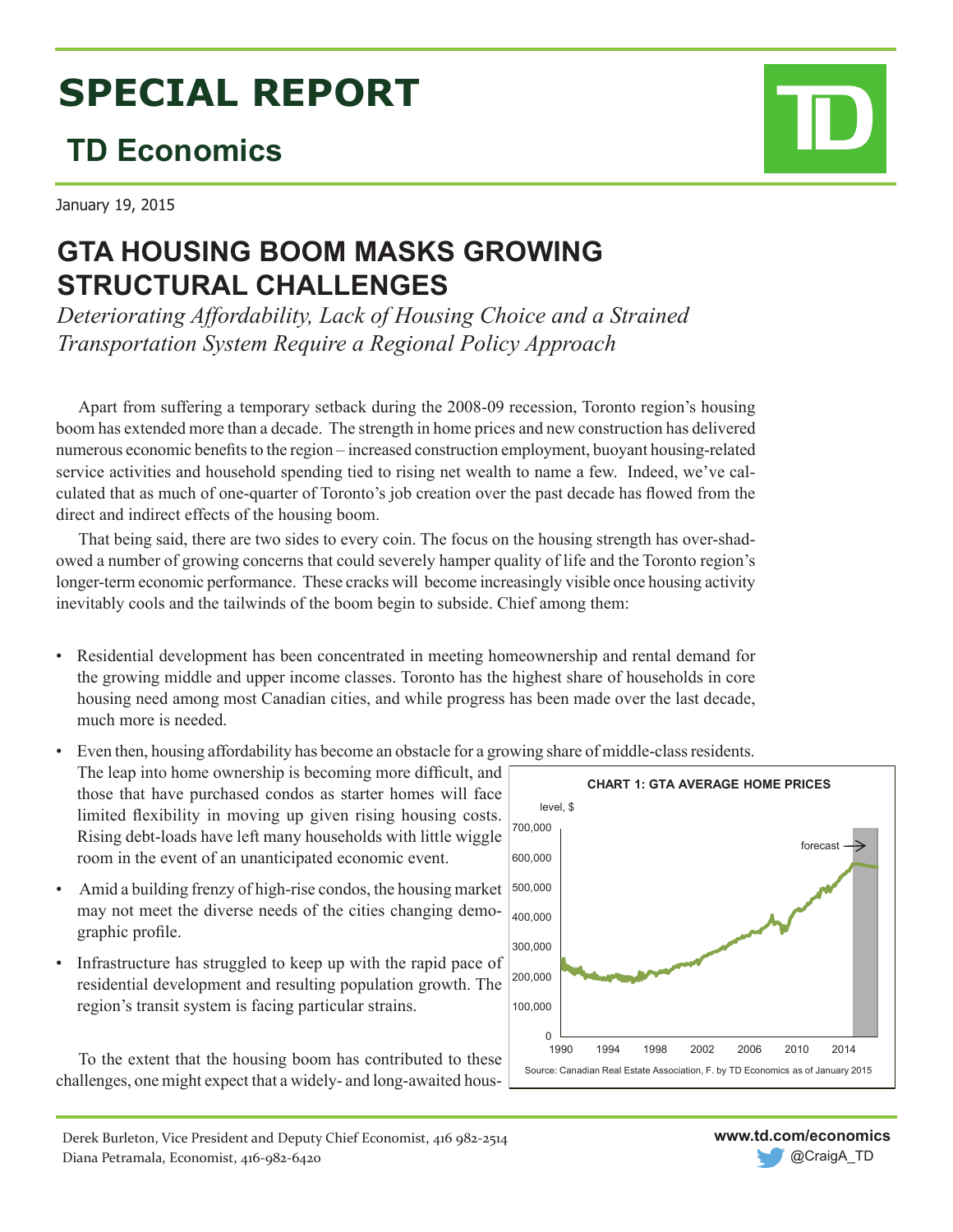

ing correction will help alleviate them. And in some areas, this may occur. For example, a cooling in home prices will help to take pressure off affordability. That being said, any improvement in this regard is likely to be fairly modest, and in some cases challenges are on track to intensify further. Most notably the number of residents facing financial pressures and/or in core housing need will likely increase. With the housing market core to the region's economic and social foundation, it will critical to address the structural barriers that impede both affordability and diversity.

In 2003, TD Economics issued a report on affordable housing that provided a new lens to which governments and housing-sector players could view the affordable housing challenge. The best longer-term solution to the problem was implementing a mix of policies to raise economic outcomes of low-income earners, increase financial assistance to spur new affordable rental supply and eliminate market distortions that impede the development of affordable units. That paradigm remains relevant today.

In many respects, however, the housing challenge is even more complex a decade later. Affordable housing is no longer just a concern for low income renters but has broadened to include the homeownership market. Furthermore, overall fiscal circumstances of governments are more challenging than a decade ago, especially for the Ontario government, which is currently facing a sizeable deficit. In this environment, the best chance of real success involves a more coordinated regional approach that better targets scarce government resources and focuses on bringing down the cost of development. A successful strategy would leverage the relative strengths of the federal, provincial and municipal governments, as well as the not-for-profit and private sector.

#### **Almost 15 years of booming homeownership**

Since the early 2000s, few major global housing markets have recorded such robust and steady gains in prices and homeownership rates than the Greater Toronto Area (GTA). Average resale prices in the GTA – which includes the City of Toronto and surrounding Durham, York, Peel and Halton regions – have doubled since 2002, yielding an annual average gain of about 6% per year. The boom has coincided with more and more Torontonians making the leap into homeownership. Two decades ago, the population in Toronto was almost evenly split between renters and owners. However, in 2011, the homeownership ratio converged on the national average at a lofty seven in 10.

Increases in housing demand have been driven in no small part by an improvement in affordability in the first half of the decade. A trend decline in borrowing costs, lengthened amortizations and an overall loosening in lending standards together spurred a growing appetite for purchasing real estate. Indeed, this mix put homeownership within reach for even those with little savings. Since 2009, average affordability levels have eroded somewhat in view of further growth in prices and a subsequent tightening in insured mortgage lending guidelines. Still, as we discuss later, an explosion in supply of more affordable, smaller condominium units has helped to keep home sales in the GTA extremely brisk over the past few years.

Demographics have been another important driver of growing demand for homeownership in the GTA. The

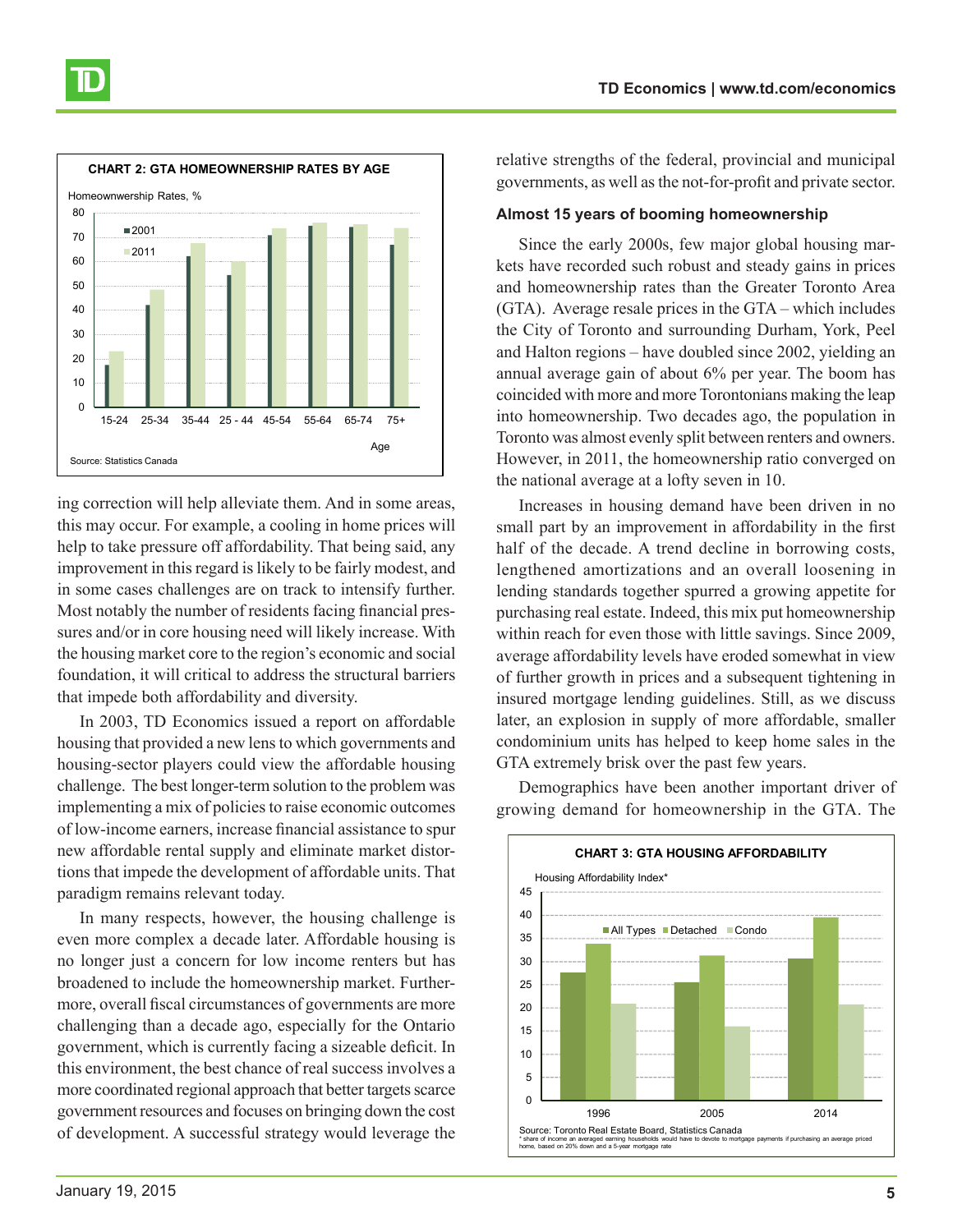

favourable affordability picture has enabled many of the growing pool of echo boomers, new migrants and single individuals – households that may not have bought otherwise – to purchase. Indeed, homeownership rates increased by 3 percentage points for single females alone. Since the early 2000s, some 36,000 new households have been created each year in the GTA, well above its 1990s average of 25,000. Almost half of the increase in household formation was driven by single households and couples without children, with many of those individuals in turn part of the large echo generation. Toronto region remains a prime destination for new migrants, accounting for almost 90% of the overall increase in the working-age population. Indeed, with help from the new flow of residents to the GTA, the core working age – those most likely to own a home – has been the fastest growing segment of both the population and housing demand.

# **Revival of downtown living a striking trend**

City living has become increasingly popular across the province as younger professionals from across Ontario have increasingly been gravitating to the GTA. Among the most prominent trends of the recent housing boom has been the revival of the City of Toronto's downtown. Population in the suburbs is growing at a faster pace than in the City of Toronto. But the differential in growth rates between the 905 and 416 has narrowed. The improvement in the 416 has largely reflected booming growth in the downtown core (as defined by Trinity-Spadina and Toronto Centre), where population gains quadrupled between 2006 and 2011. Formally-deteriorating industrial and commercial buildings

in the downtown have been replaced by new high rise and commercial developments. The desire to be closer to amenities and public transportation has also pulled the younger population to the core. In response, employers have opted to re-allocate head offices to the city centre in order to tap this important (and highly educated) segment of the labour market. As such, the residential boom has been paralleled by a surge in major office projects in the downtown. According to the City of Toronto, the downtown core only accounts for 3% of the land space in the City of Toronto, but for 50% of GDP and 33% of employment.

## **Condo, condo, condo, condo**

While a return to the core has been most visible in the downtown core, other city centers in suburban areas have also experienced blistering population growth – such as Richmond Hill and Vaughan where population grew by 50% between 2006 and 2011. The shift of the young working age population towards city centers has coincided with a breathtaking surge in high-rise condominium development. Developers earmark their investments to where demand is strongest and where returns are most attractive. And the verdict has been loud and clear: build upwards. Condominiums accounted for over 40% of all new homes built in the late 1990s, while more recently the share of condos under construction has jumped to 80%, half of which are being built in the downtown core. At the peak, it had been estimated that has many as 175 high rise projects were being constructed, well ahead of other major global cities.

There have been other major policy changes and economic factors that have fanned the shift in development

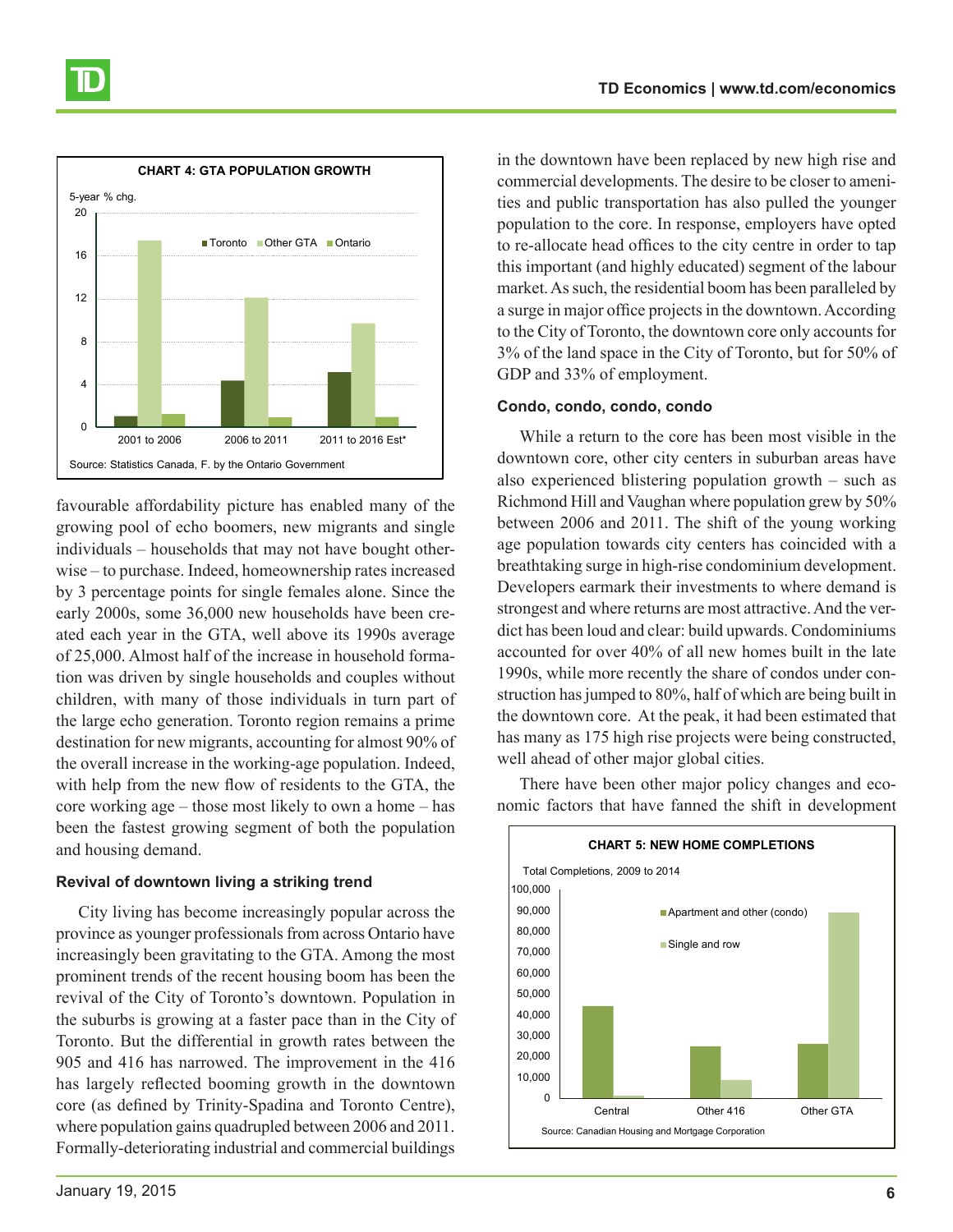

patterns to smaller, high-rise condominiums. In order to meet the growing housing and employment demands of a rapidly-expanding working age population, the provincial government introduced the Places to Grow Act in 2005. The Act sets clear guidelines on how cities can grow and where and what developers can build with an overriding goal to arrest the long-term trend of growing urban sprawl. Through the establishment of density targets for municipalities, development has been concentrated in already-built-up areas and around major transportation corridors and stations.

The Ontario government also passed the Greenbelt Plan in 2005, which permanently protects 1.8 million hectares of green space from residential and commercial development. Since then, construction activity has been directed to areas where land is more expensive, such as the downtown core. In addition, municipal development charges have also been hiked in order to fund the growing cost of infrastructure. For example, the City of Toronto has increased development charges on new homes by 100% to 400%, bringing the level of charges to around \$18,000 for multiple units and \$28,000 on a single family home<sup>1</sup>. Embarking on high-rise projects have allowed builders to keep prices down by spreading these growing costs across more units.

#### **Condos providing source of new rental supply**

The GTA condo boom has given young professionals an affordable housing option – allowing first time home buyers to jump into the housing market. With the rise in condo development, homeownership became more economical than renting in many cases.

In addition to being a more affordable option for home-

owners, condominiums have also been an ideal choice for investors, which have been a key driver of market activity. According to Canada Mortgage and Housing Corporation, some 30% of the GTA condo stock is currently held for investor purposes as an income generating asset, and this excludes some foreign purchases, where little hard data are available. This has helped translate into a significant source of new supply for the region's rental market. Over the past decade, all of the new rental supply has been supplied by the condo market and Canada Mortgage and Housing Corporation estimated that 40% of units currently under construction will be used as rental properties<sup>2</sup>.

Prior to the condo boom, the region's rental stock had suffered from years of decline. And, indeed, over the last ten years, purpose-built rentals have only accounted for 4% of construction activity, while conversions of many existing aging units to condos and other purposes had placed further downward pressure on the region's rental stock. The key challenge that has conspired against purpose-built rental investment has been that it condo development has proven far more economical for developers and investors. They often have high financing costs, are risky (they have to be built before demand can be assessed) and are capital intensive. In 2006, a University of Toronto study found that a purpose-built rental would require a rent of \$2,250 just for the developer to earn a return (i.e., 10-15%) that would compensate for the risks<sup>3</sup>. To put that in perspective, average rents on condos are close to \$1,700. Owing to the condo rental boom, the total rental stock in the GTA (i.e., condos and purpose-built rental units) has been on the rise

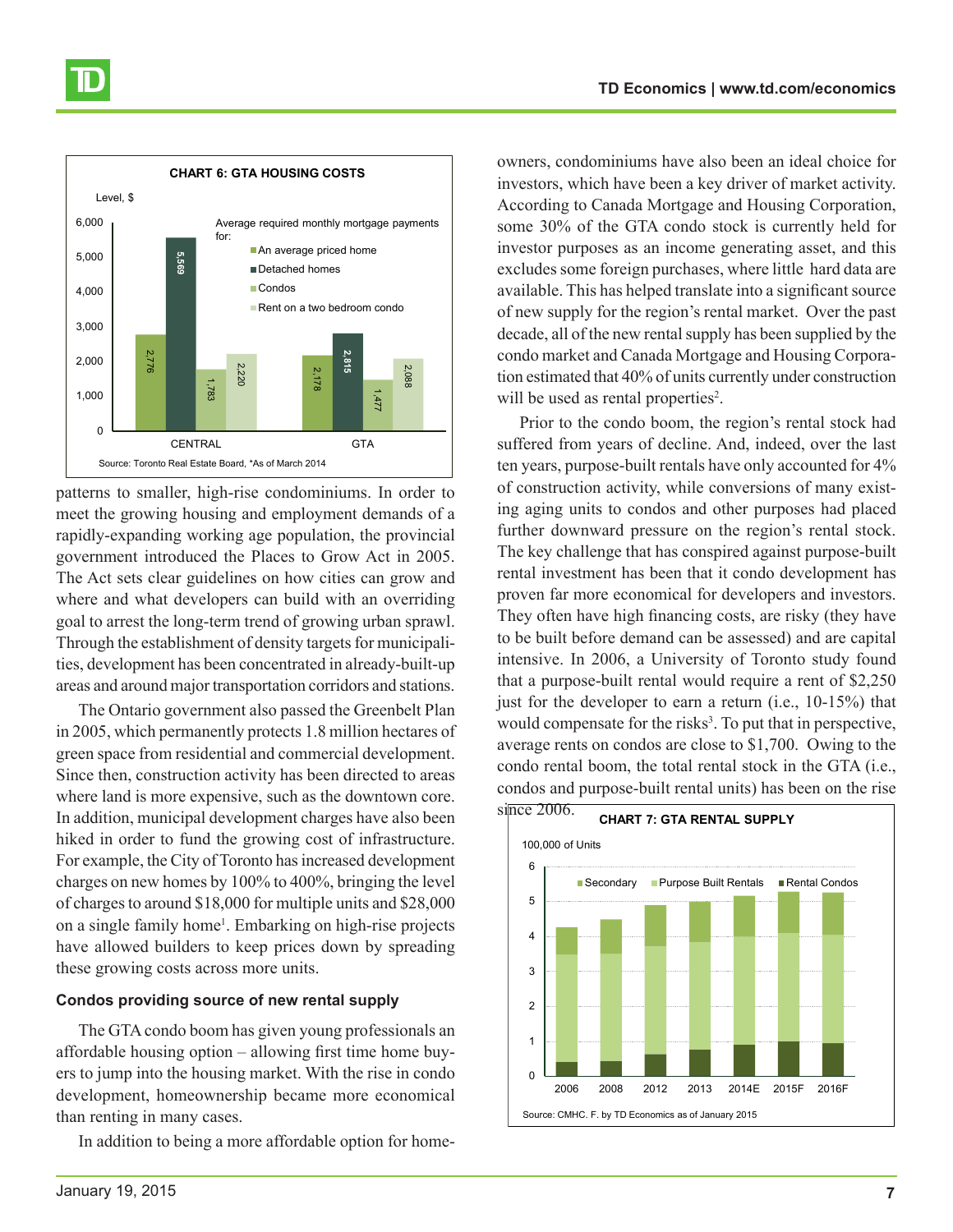

#### **Supply does not equal demand**

Notwithstanding the rapid pace of construction activity over the last decade, the region has still fallen short of meeting demographically-driven demand. The plethora of cranes dotting the skyline over the past several years has increased concerns about vast over-building in the GTA. And, indeed, a considerable 69,000 units are estimated to remain under construction in the region. However, this statistic hides the fact that actual units completed have been stuck at lower levels. Largely reflecting a combination of delays in permitting, infrastructure shortages and a lack of available labour and capital, time lines for construction projects have been significantly longer than normal. Production delays have been instrumental in driving continued housing market tightness and home price increases. This is evidenced by the fact that the existing home market is well in seller's territory and the rental vacancy rate is 1.6% for purpose built rentals and 1.3% for condo rentals – both of which indicate a tight rental market.

#### **Challenges growing under the surface**

Amid the surge in condo homeownership, the region's housing market faces a number of longer-term challenges that have been growing under the surface and which pose a significant risk to the future economic prospects:

## **1) Deteriorating affordability of housing**

The steady rise in average home prices has transformed Toronto region into one of the most expensive markets across Canada and globally. In 2004, Toronto region was

in the middle of the pack in terms of home prices among 260 international cities. By 2014, the GTA's ranked as the 323rd most expensive city of the 360 surveyed<sup>4</sup>. In what is likely to come as a surprise to many, housing costs relative to income in the GTA are now comparable to those in highpriced New York. This comparison also takes into account the suburban areas for both major metropolitan areas.

As a result of the rapid appreciation of home prices, some of the focus of the affordability problem in the GTA has shifted from renter households – where traditionally the bulk of the challenge has been concentrated – to the homeownership segment. Housing is considered to be "affordable" if living expenses do not exceed 30% of a household's monthly pre-tax income. In 2011, just over one in four owner-households in Toronto region devoted 30% or more of their income to shelter costs. Since 2011, this ratio has likely climbed further. Despite a continued drop in interest rates, rising home prices have pushed the cost of carrying a mortgage on an average priced home up an average of 5% per year over the past 3-4 years. Water, fuel and electricity bills have jumped by an average of 7% per year. Meanwhile, incomes have only managed to grow by about 3% per year.

Current homeowners have benefited from the sharp home price appreciation and the resulting rise in net worth. However, their wealth has become increasingly tied up in their homes. According to Ipsos Reid's Canadian Financial Monitor, real estate accounts for over 90% of household assets. And, households across the GTA have taken on high debt burdens to fuel their purchases. Equifax data show that the average household across the GTA carries a whopping \$409,000 in combined mortgage and consumer loan debt,

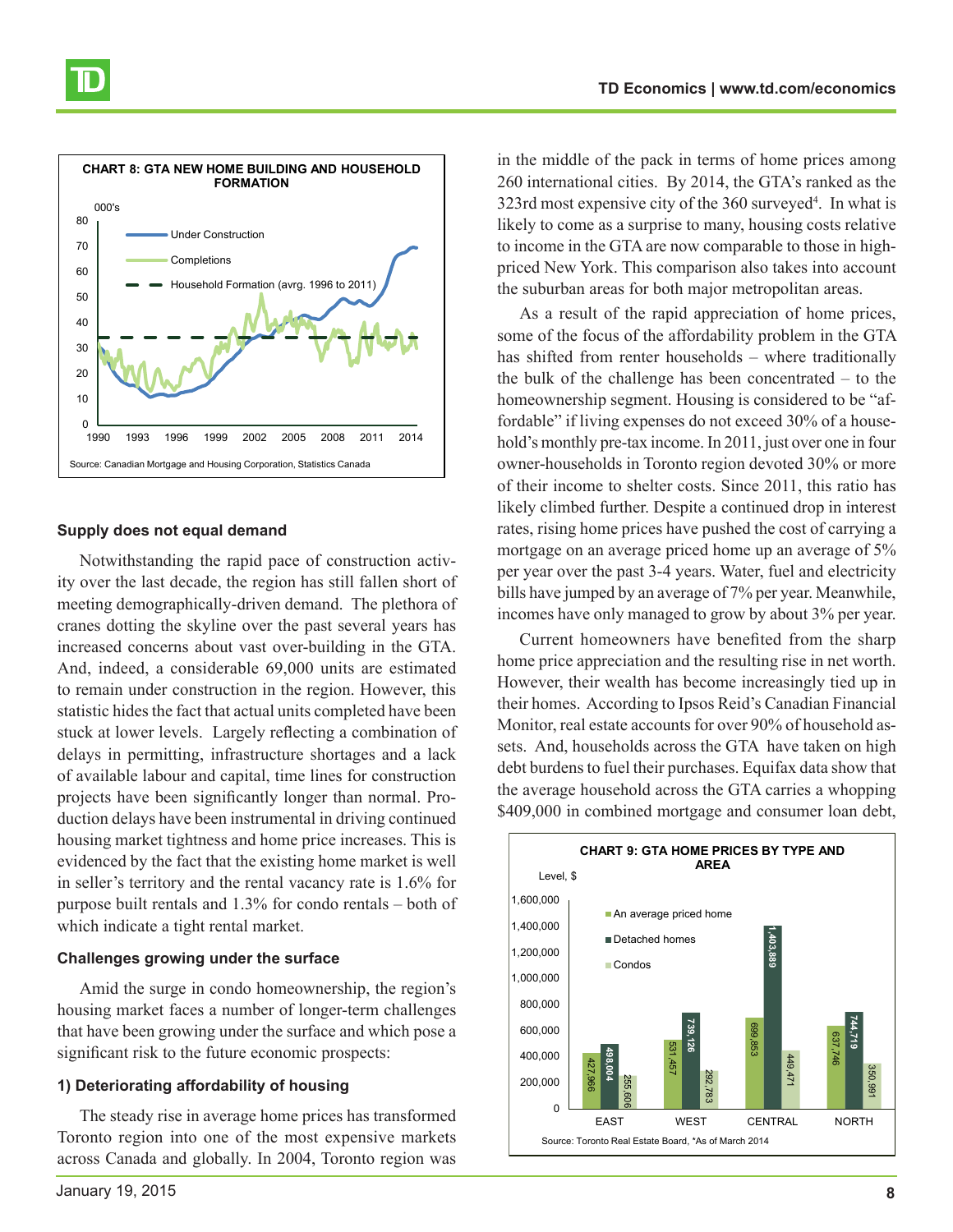

leaving residents at the top end of the indebtedness tables (both in absolute terms and relative to income) in Canada.

Rising costs and tightened regulations have made it more difficult for first time homebuyers to make the leap into home ownership. Condos city-wide have proven to be a more affordable option, especially in the 905 region – where prices are on average \$100,000-\$200,000 lower than comparable condos in the City of Toronto. Nonetheless, the need to save for the down-payment and afford the monthly payments are leading residents to wait longer to purchase. CMHC estimates that the age of an average first time homebuyer rose to a new high of 37 years in 2014<sup>5</sup>. Furthermore, households looking to upgrade from a condo to a townhouse or single-detached home have been facing a significant sticker shock. Based on our calculations, in order to finance an average priced single family home (roughly \$740,000) with a 10% down payment would require a wellabove-average income of \$140,000.

More residents have been taking a close look at the rental market as an increasing attractive and affordable alternative. While rents for newer condo units tend to still be quite pricey, especially in the downtown core, average lease rates relative to home prices has fallen to a historical low. However, for the region's lower income residents, finding affordable housing has become even more challenging:

- All the new rental supply added over the last decade has been in condos geared to middle-income households with an average monthly rent of \$1,700.
- While average rents in the bottom 20-40% of the rental market have been growing at a moderate pace, these cost

increases have still managed to narrowly outstrip gains in income. Average rents on properties in the bottom 40% of the rental market amounts to about 47% of average income for this group of earners.

- CMHC defines a household as being in core housing need if it is spending 30% of its pre-tax income on shelter costs and is living in a space that is inadequate (i.e.,requires major repairs) or in a dwelling that is unsuitable (i.e., does not have enough bedrooms). According to the National Household Survey, about one in three renter households are in core housing need. The incidence of core housing need is highest among seniors and individuals living alone.
- Within the GTA, there were roughly 250,000 low income renter households in 2011, many of which relied on modest-rent private purpose built and public housing. The Toronto Community Housing Corporation was able to support up to 164,000 tenants, leaving 90,000 low income household on a waiting list.
- The average wait time to receive a subsidized housing unit is 5.5 years for seniors, 7 years for non-seniors and almost 6 years for families – but can reach 12 years for many. In the City of Toronto – which is home to the majority of the public housing units in the GTA – there has been considerable attention on the declining condition of the public stock. The estimated cost of bringing the units back to a state-of-good repair has reached \$2.6 billion. According to the Ontario Non-Profit Housing Association, residents in Peel, York and Toronto face the longest waits within the GTA

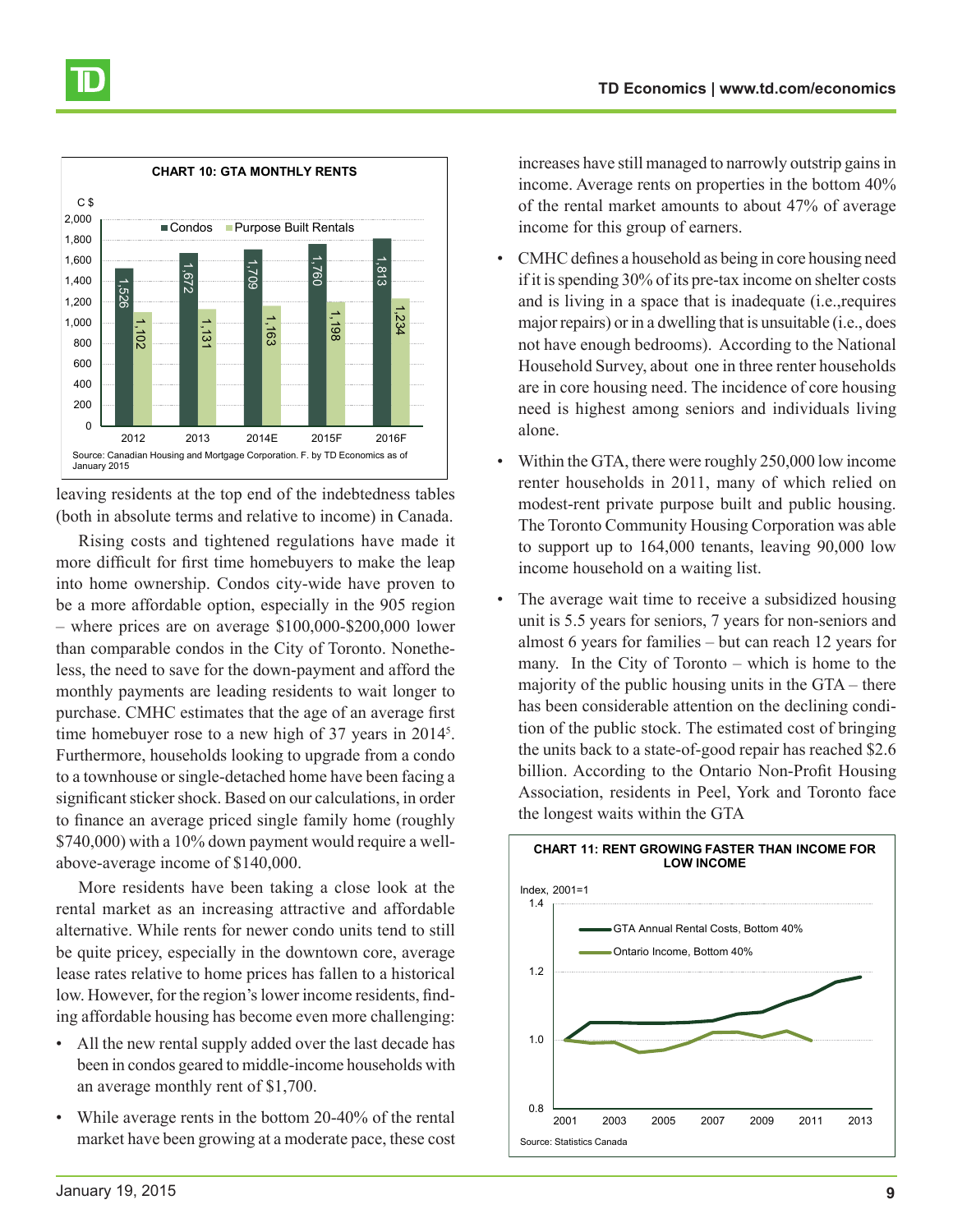

Before moving on, one final word on the affordability issue. The strength in house prices and costs can reasonably be viewed as a reflection of economic strength of the GTA relative to other large economies and its maturation into a world class city region. There is no secret that large, successful world cities – such as New York, London and Hong Kong – are home to the highest property prices in the world. In these destinations, low-rise properties are also out of reach for the average household.

At the same time, however, there is an equally compelling case that elevated home prices can only be sustained if supported by continued underlying strength in income growth. And on this front, the Toronto region faces a number of medium-to-longer term challenges. In particular, much of the recent growth has been driven by booming home construction and other cyclical forces that are likely to turn into headwinds over the next several years, holding back income and job generation. Government revenues have also become heavily tied to the housing sector, particularly with land transfer costs accounting for a significant share of the City of Toronto revenue sources. We cite a number of other longer-term challenges are presented in a TD Economics' 2013 report, "Staying on Track: Sustaining Toronto's Momentum After the Global Recession"<sup>6</sup> .

#### **2) Market falling short of meeting diverse needs**

The GTA is among the most diverse city regions in the world by many measures – the demographic makeup chief among them. Yet there is a good case to be made that the housing market is falling short in meeting the diverse needs of its population, both today and in the future.

As we already argued, the incentives in the marketplace have increasingly tilted development to smaller, high-rise condominium units. Most projects have required developers to pre-sell about 80% of the units in order to secure financing and begin construction. This has been an attractive proposition to builders, but the policy has set the foundation for increased investor activity. Investors have become a growing market for these units, partly reflecting the long project time frames (which may not appeal to many homeowners). Investors in general place more emphasis on affordability in order to generate a reasonable return and less emphasis on livability, size and quality.

In light of rising land and development costs, developers have been building smaller units. The average size of a new home was roughly 800 square feet in 2014, compared to over 900 square feet at the start of the decade. The majority of the condo units built since 2011 have been one bedroom units (roughly 60%). Pre-construction purchasers have recently been demanding two bedroom condos. However, what used to be a 800 square foot one bedroom is now a 800 square foot two bedroom. Alternatively, builders have been charging a premium for larger units and cost per square foot has been rising faster than unit size. As condo towers have come to dominate the new home marketplace, other types of housing – notably singles, larger purpose-built rental units and other types of rentals – have declined in importance. Regionally, there has been a massive swing towards development in certain key areas of downtown and away from other parts of the 416 and 905 regions.

 $0.0$ 0.5 1.0 1.5 2.0 2.5 3.0 3.5 2011 2016F 2021F **CHART 13: GTA HOUSEHOLDS BY TYPE** Other **Lone parents** ■Single Couples with children Couples without children Source: Statistics Canada, F. by TD Economics as of Dec 2014 Millions

Builders of high-density condominiums reasonably argue that they have been responding to rising demand in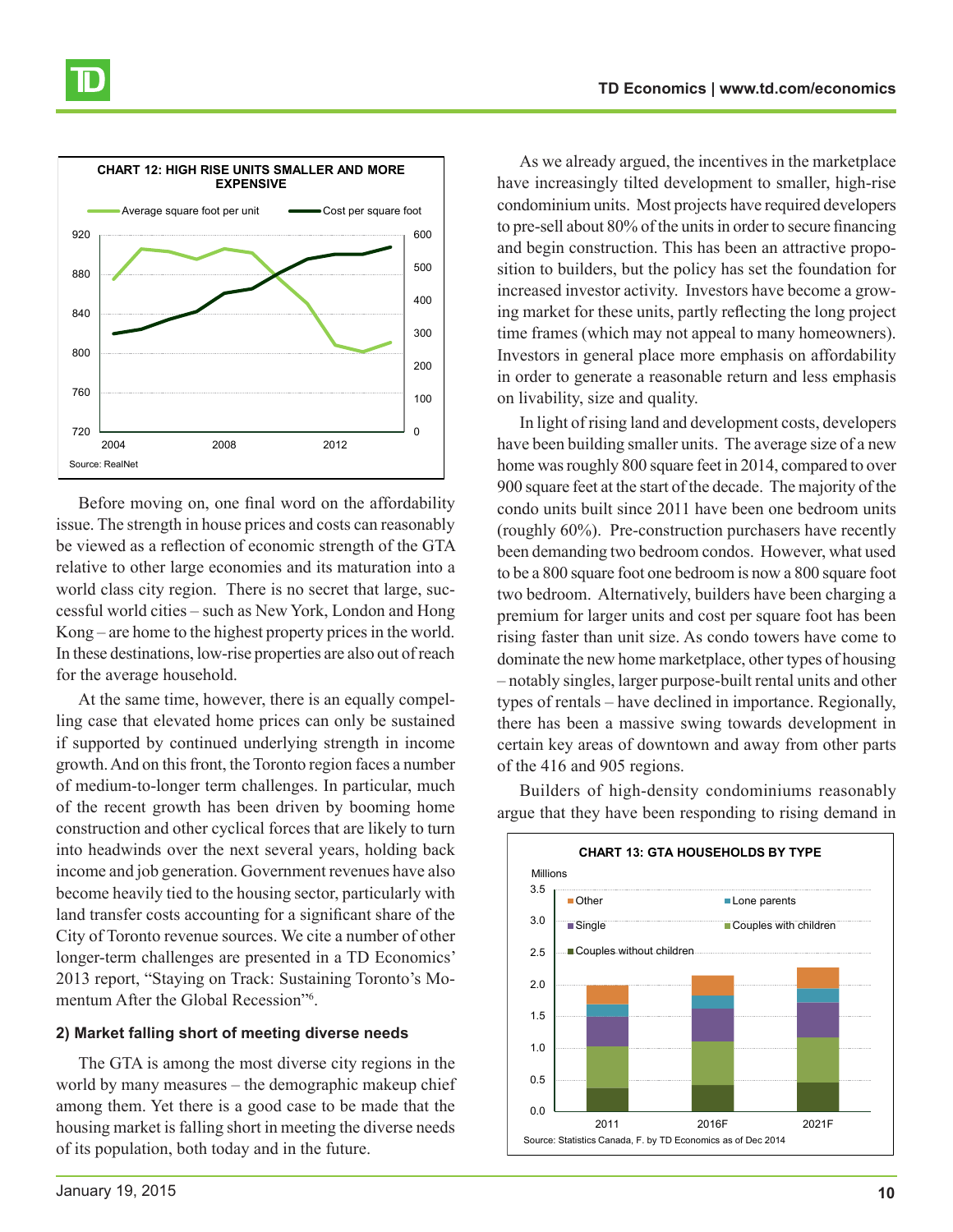

the market from both homeowners and investors. However, price dynamics across the GTA raise questions about how well these unit types align with both current and future demand, especially when many of the younger residents are either having or starting to have families. An important share of these units may be suitable for short-term rentals, but not for longer-term living nor homeownership. While the single population is growing rapidly in the GTA, more than half of households (56%) are still estimated to be couples, or couples with children, who may prefer more space. In addition, about half of households surveyed by the City of Toronto in 2011 planned on moving within five years in attempt to find more affordable, larger, family-friendly housing<sup>7</sup>.

In the future, market choices could be limited by the growing price gap between smaller and larger units. Although most of the attention has been levelled on this differential in home prices, it is also an increasing challenge in the rental market, where 2 bedroom and 3-bedroom apartments command the highest rents and have the lowest vacancy rates. About one in five renters in the GTA cited living in inappropriately sized units in 2011 – roughly double the national average. The lack of housing options may be a factor encouraging residents, such as seniors, to stay in their existing single family residences longer rather than downscaling to a smaller unit, even if they perceived it to be more conducive to their lifestyle.

#### **3) Transportation infrastructure has not kept up**

The rapid growth in development along with shifting development patterns has been placing increasing strains

on the region's infrastructure. The most visible challenges are in transit, where an inadequate regional system has contributed to growing congestion. More than two million automobile trips are made during the peak morning rush hour, while average commute times in the region remain lofty, at more than half an hour. But even then, there is a large discrepancy between commuting by public transit and by car. The average morning commute by car takes roughly 20 minutes, while the average commute by public transit takes between 50 minutes to an hour<sup>8</sup>. By some estimates, the cost of congestion in terms of lost productivity in the region could reach \$15 billion by 2031 if nothing is done in the meantime<sup>9</sup>.

While there have been significant efforts in the region to curb urban sprawl, population growth in the suburbs continues to grow quickly – as households seek out more family-friendly communities and housing. Many of which still commute into the City of Toronto for employment. However, transit corridors in many pockets of the 905 region remain under-developed, leaving households reliant on cars. Large swaths of residents in the downtown have abandoned their vehicles in favour of transit, but 40% still commute to employment in the suburban regions and use congested highways. The trend towards revitalization of downtown communities has been a key factor in their revival. But an unintended consequence of this new investment is higher rents that have pushed out many low-income residents to the inner suburbs,often increasing distances to employment. These individuals rarely can afford a car. As such, inadequate transit has reduced their mobility and access to employment.



At least some relief may be on the horizon. The 2014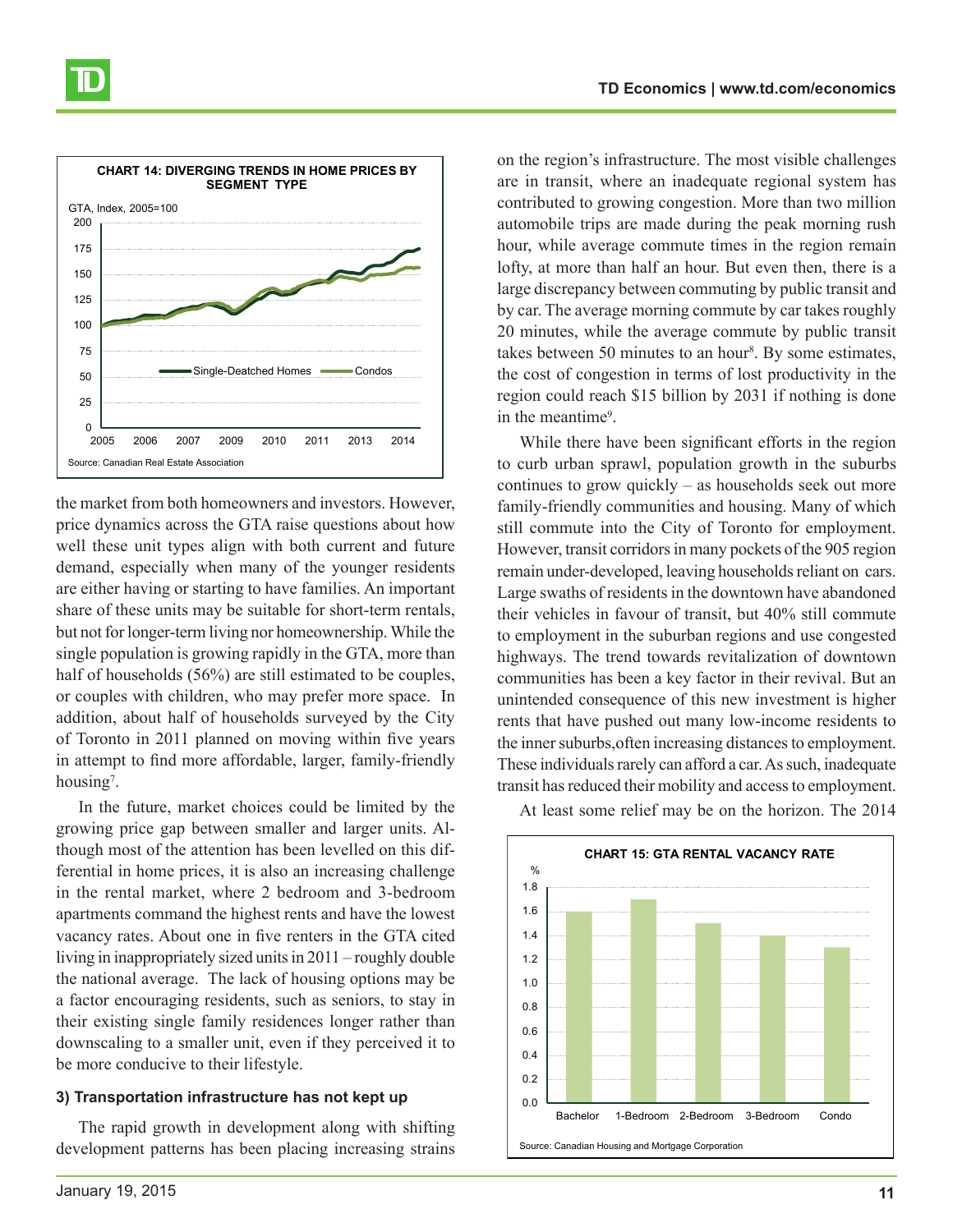#### $\Omega$ 10  $20$ 30 40 50 60 1990 1994 1998 2002 2006 2010 2014 2018 Toronto <del>como</del> Canada Canadian Historical Average (1990- 2014) Source: CREA, Statistics Canada. \*Assuming average home price, 25% downpayment, 25 year amortization. As at Q3, 2014. Mortgage Payments as a % of Households Income\* **CHART 16: HOUSING AFFORDABILITY** Forecast

Ontario budget included a \$29 billion, 10-year transit plan. Consistent with the priorities of the Greater Toronto Transportation Authority (Metrolinx), the plan will support transit projects mainly in the Toronto and southern Ontario regions. The budget also confirmed the commitment toward two-way, all-day GO Transit rail expansion with a goal of having trains in each station every 15 minutes. However, in the funding plan, the government left off the table higher user charges or other taxes that would have increased the link between road use and congestion. These recommendations had flowed from earlier reports by Metrolinx and an Advisory Panel struck by the Premier. Instead, much of the funding for the plan will come from existing revenue pools.

# **Housing booms don't last forever**

While the GTA housing market has shown few signs of slowing this year, one thing remains certain: housing booms don't last forever. The million-dollar questions are: when and to what extent will the downswing take place? TD Economics' baseline GTA housing forecast is a tale of headwinds and tailwinds, with the former likely to win out and cool the market beginning in 2015.

- Despite ongoing global uncertainty, the GTA's economic train is hitched the U.S. economy, where medium-term economic prospects remain bright. Rising exports to the U.S. will help to drive steady but modest job creation in the region of about 1% per year. While a shift to more export-led growth could feed through to higher productivity and wage gains, income gains are expected to remain relatively soft.
- Demographic pressures on housing are likely to continue

over the next three to four years. TD Economics expects some 30,000 to 35,000 households to continue be formed each year over the next half decade, although in the near term, the pace could exceed that range as a growing share of echo boomers head into prime working age

- Renting will become even more attractive as homeownership becomes relatively more expensive. A notable headwind will be higher interest rates, which are expected to increase gradually over the next few years, mirroring developments in the U.S. Demand for homeownership in a high priced market such as the GTA will be more negatively affected by rising rates than any other lowerpriced markets in Canada.
- By our estimate, the rental share of total households going forward will rise to about one-third over the next several years. While the number of low income renters will continue to advance, a greater share of the rental market is likely to be driven by medium-to-higher earning households.
- The condominium market appears headed for a more pronounced correction compared to the market for singles and low-rise units. Some 60,000 units are slated to hit the market over the next few years. Given the pace of recent construction activity, it is estimated that the homeownership market will become oversupplied by 25,000 units. The impact of increased supply of condo rental units is expected to only partially offset by rising rental demand. In this environment, the cost of condos will likely exceed what an investor can earn on the rent. This, along with weakening prospects for capital appreciation, is expected

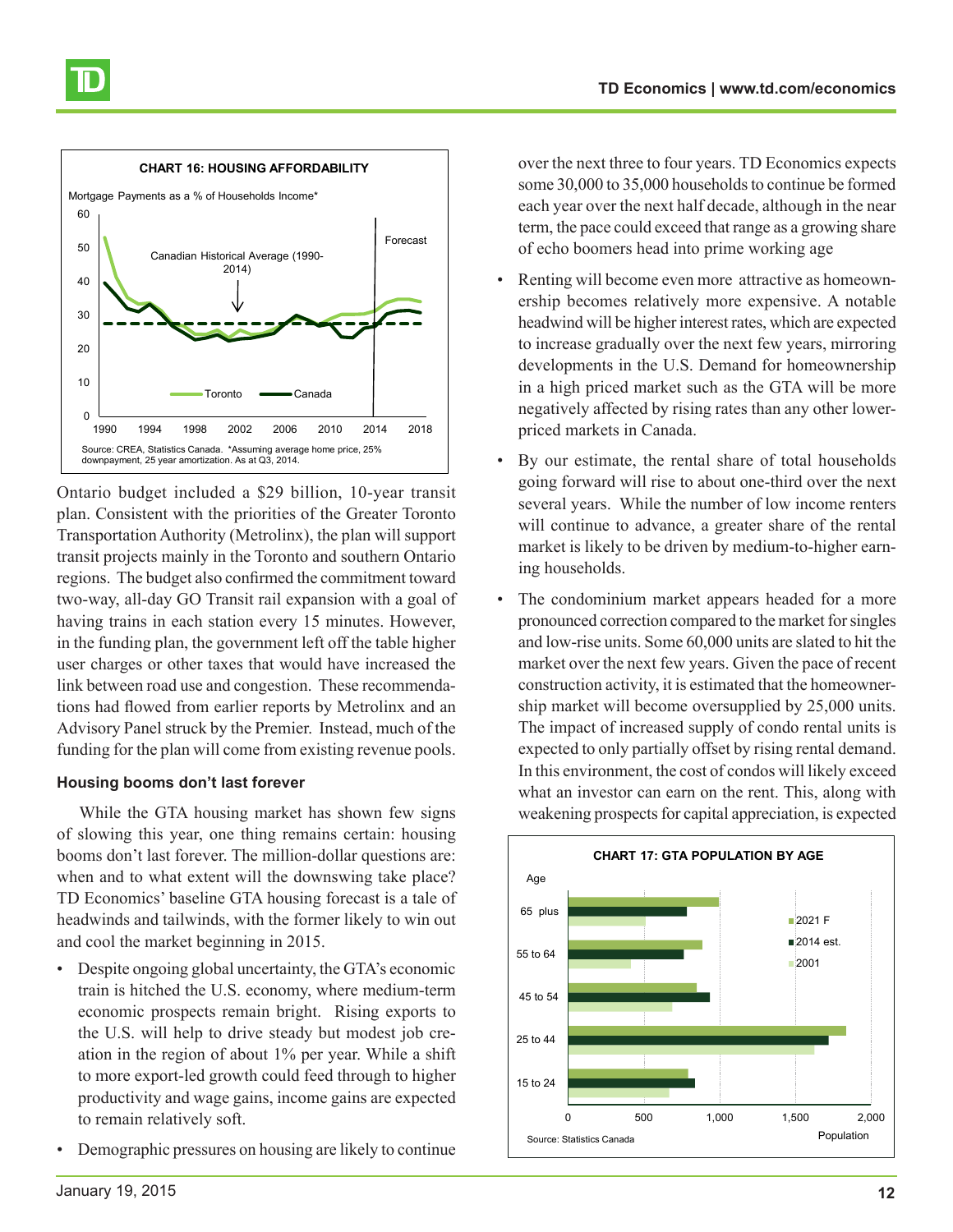

to lead to reduced investor demand.

Accordingly, we expect the homeownership market in the GTA to cool moderately over the next several years. Average resale price growth is expected to fall from about 5% in 2014 to near zero in 2015. In 2016-17, a 2% drop is anticipated. In the condo market, price declines of 4% annually are forecast.

This relatively benign view is at odds with some predictions that have been bandied about in international media pointing to massive price over-valuation on the order of 40- 50%. As we discuss in the accompanying text box on page 14, those expectations are built on spotty analysis. Where there appears to be broad consensus, however, is that prices in the region have overshot levels that can be sustained by income and other fundamentals, creating a vulnerability to an outsized price correction in the event of an unanticipated domestic or global economic shock.

#### **Implications of TD Economics' housing outlook**

To the extent that the housing boom has been a culprit in driving the longer-term challenges of reduced affordability, shrinking diversity and pressures on transit, one might reasonably expect that a widely and long-awaited housing slowdown might help to alleviate them. However, any relief is likely to be modest at best. First, home prices are likely to remain elevated both compared to fundamentals and relative to history, which will keep affordability an obstacle to homeownership. Condo owners looking to upgrade may also find it increasingly difficult to move up as the price of a condo and a single-family continue to diverge sharply. This will limit the choice of residents and restrain

labour mobility. At the same time, home prices have risen much more sharply than rents over the last decade. While investors have helped support the rental market, investing in Toronto's condo market may not make economic sense at current prices. Either rents need to increase or investors will continue to demand smaller units in order to keep investing affordable.

Second, rising costs of servicing debt are likely to cause increased financial hardship for a growing share of the region's residents. A two percentage point increase in interest rates could push up the number of GTA residents in financial stress – or those devoting more than 30% of their monthly income to principle and interest payments – from 16% to 20%.

Third, with rental demand likely to rebound over the next several years and grow on the order of about 10,000 to 15,000 households per year, there remains a need for more suitable and affordable housing, particularly for seniors who will account for the lion's share of increased rental demand over the next decade. Still, diversity will continue to shrink, especially in light of the influx of condo units expected to hit the market over the next few years. While a continued low rental vacancy rate (which we expect will remain below 2%) and a slowdown in the condo market may encourage more developers to consider purpose-built rentals, this interest will likely continue to limited to higher-end units. More generally, the economics of building apartments aimed at moderate income residents will remain difficult. With older buildings about \$150,000 to \$200,000 per unit cheaper than new builds, there may be more opportunities for developers to purchase and rehabilitate existing apartment complexes.

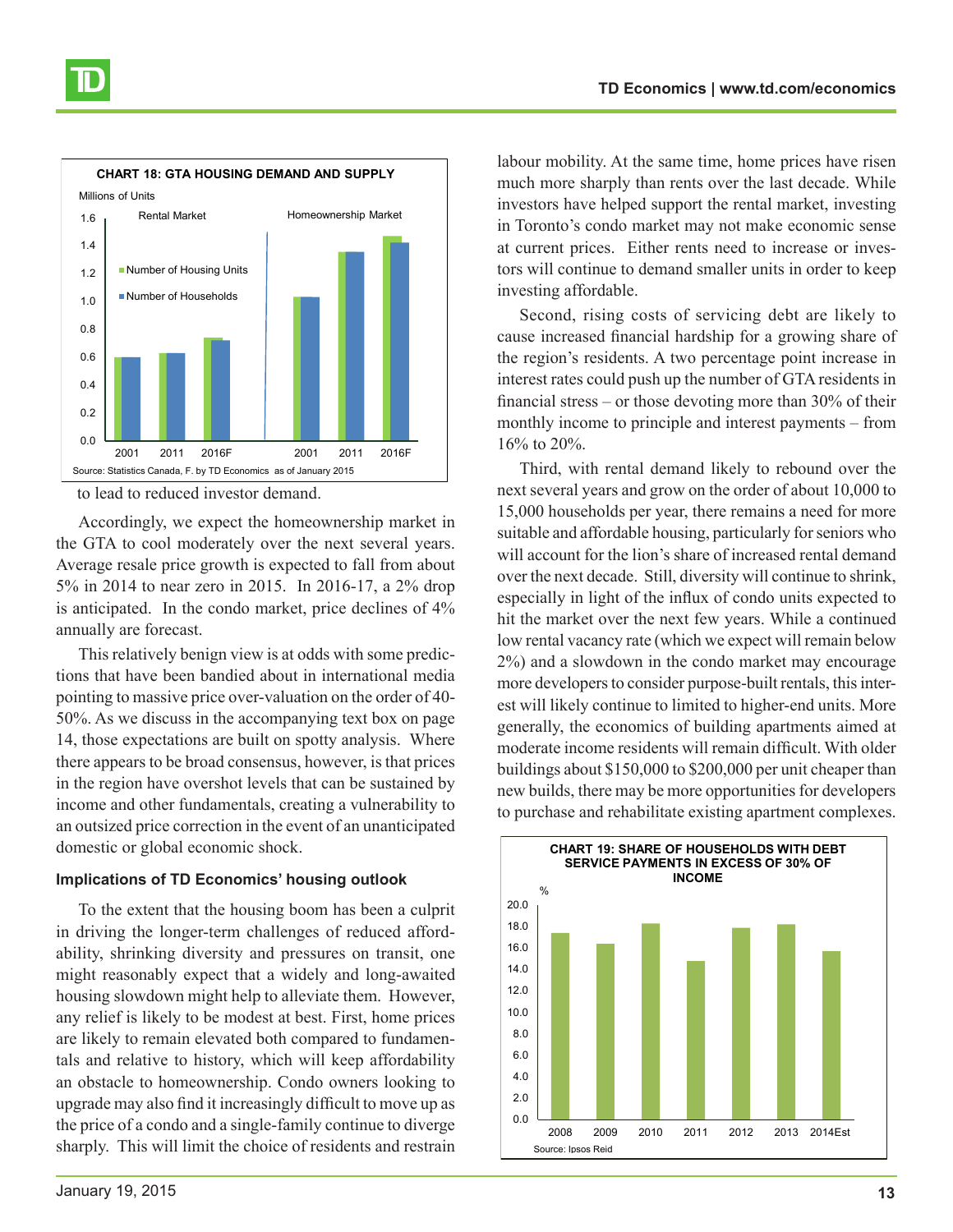

#### **MANY WAYS TO MEASURE AN OVERVALUATION**

Home price growth is usually a good thing, and largely indicative of a well performing economy. But, housing markets in general are prone to excessive growth and how much is too much appears to be the million dollar question. Home prices can be excessive when they have grown consistently faster than household disposable income for a long period of time and/or faster than the income they can generate (rent). As such analysts use a number of metrics to estimate overvaluation, including the home price-to-rent ratio and the home price-to-income ratio.

When talking about Toronto, most analysts like to use the home price–to-rent ratio. By this measure, home prices appear to be 60% overvalued – meaning that home prices would have to fall 60% to bring this ratio back in line with its long run average. This measure can be misleading for a number of reasons. For one, a large chunk of Toronto's rental stock is quite old and rent regulation limits landlords ability to raise rents on units built before 1991, which may artificially holding back rents. Also, the ratio is not an apples-to-apples comparison. The majority of price pressures over the last decade have come from single-family homes. However, the majority of the rental stock is in condos and signle family homes. An even more accurate comparison would be to look at condo prices to average condo rents – and that ratio has been more flat over time.

 The home price-to-household income ratio also points to a sizable overvaluation in Toronto home prices of about 25%. However, this measure fails to take into account the decline in interest rates over the last 30 years. The cost of

borrowing is much lower today than it was during the 1990's – allowing households to hold higher debt relative to their incomes. As such, we think a more appropriate measure of overvaluation is an affordability index – which looks at how much income an average earning household would have to devote to mortgage payments if purchasing an average priced home. Largely due to low interest rates, this ratio is roughly inline with its long-run average – pointing to a fairly valued market. An increase in the number of condos in the overall housing stock is one factor keeping affordability with historical norms. The affordability index for single-family homes is far above historical norms.

 Overall, high home prices in Canada are a function of a low interest rate environment, which we think is unsustainable. While we do think that the rise in interest rates will coincide with income growth over the next 3 to 4 years, we do think the vulnerability to higher interest rates points a 10 to 15% overvaluation.

However, if current trends continue, higher rental demand will continue to be serviced through condo development, with all new units continuing to be built for middle-to-higher income households. Lower income households will find it increasingly difficult to find affordable housing.

And, fourth, a combination of ongoing government restraint, particularly at the provincial level, and soft income growth is expected to sustain the struggles of residents in core need in the rental market. While rent growth could slow for higher-end condos, history shows that knock on effects to lower end units is usually modest. As a result, the challenge of core housing need could intensify, especially with the limited diversity of supply and poor conditions of public



stock. By our estimates, the number of households in core housing need in the GTA is likely to rise from 315,000 in 2011 to 360,000 by the end of 2016 – 288,000 of which will be renters in the bottom 40% of income earners.

#### **The path from here**

Since many of the challenges facing Toronto's housing market are structural in nature, they are unlikely to dissipate significantly in the wake of a cyclical slowdown in the region's home ownership market. Concrete policy actions aimed at knocking down the structural barriers erected in the way of an affordable and diverse housing market are required.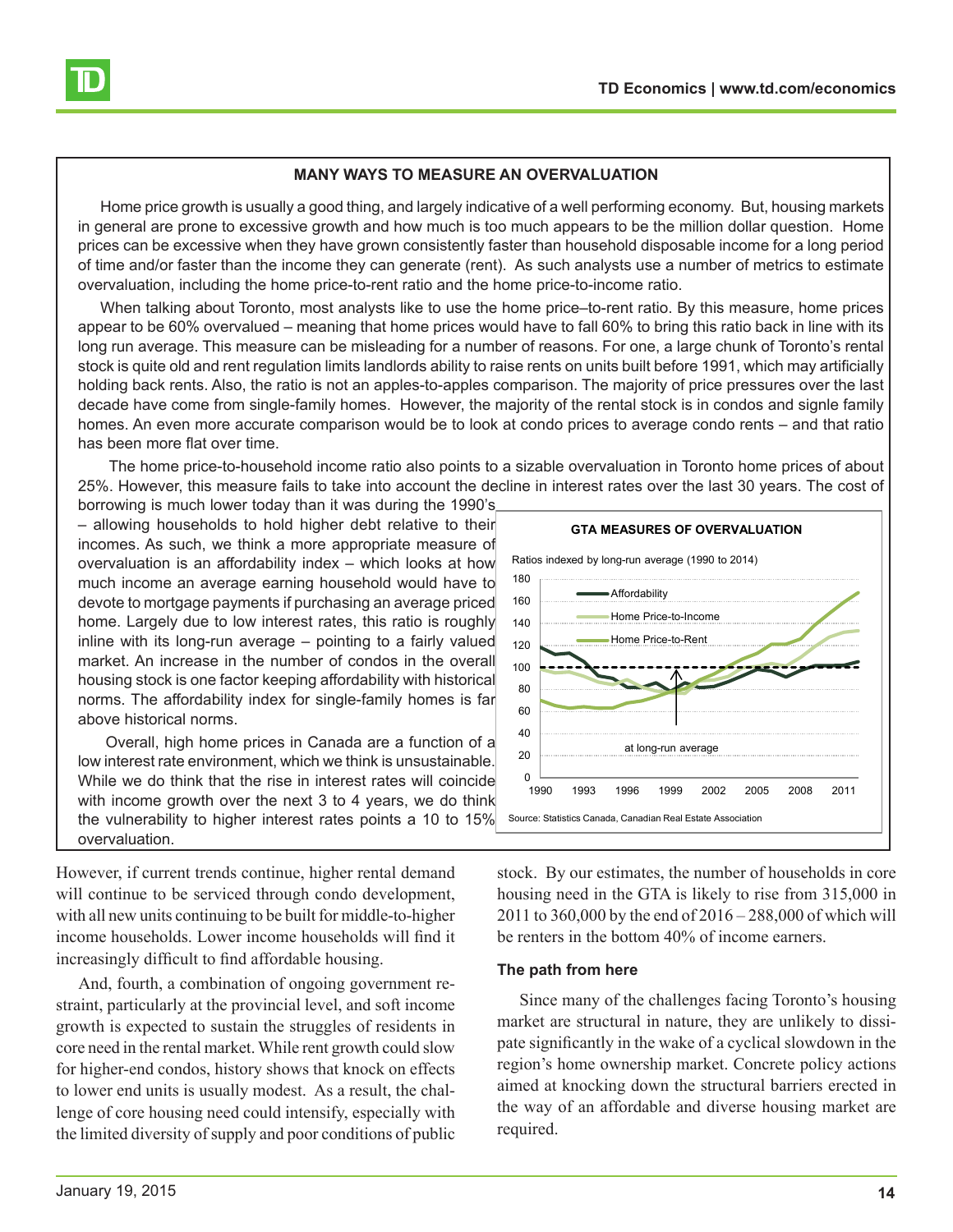#### **Little progress made since 2003**

This is not the first time TD Economics has weighed in on the serious issues facing the housing market. In 2003, we released a report "Affordable Housing in Canada: In Search of a New Paradigm"10 that argued that the conventional model used in this country for dealing with an inadequate supply of affordable housing was flawed. The focus during the 1990s and early 2000s had been primarily on measures to boost supply of affordable rental housing, which as we've noted is where the majority of households in core housing need had resided. A plethora of tax subsidies – many of which were used in Canada in prior decades or some new ideas from other countries – were hotly debated.

Remarkably, little attention had been given to the challenge of market imperfections that prevented the creation of affordable housing. These imperfections included everything from property tax biases, to rent controls, to a lack of available land in reasonable-cost locations to low-density zoning regulations that prevent low cost construction. Even more importantly, income levels in policy circles were taken as given, with little thought going into ameliorating the root cause of the affordable housing problem – that there are simply too many low-income households in Canada. In light of this three-pronged solution, the 2003 study highlighted a number of complementary measures to address both elevated demand for – and inadequate supply of – affordable housing.

Since then, the progress recorded in addressing the affordable housing challenge can be characterized as modest overall, with some notable bright spots. In particular, there have been a number of positive steps to address the demand



side of the equation. Enhancements of the federal Working Income Tax Benefit and National Child Tax Benefit, the introduction of a provincial Ontario Child Tax Credit are some of the key initiatives that have been undertaken. Cost-shared programs between the federal and provincial governments and/or housing providers have helped both to generate some limited new rental housing supply as well as provide assistance to households in the GTA. There has been some success in addressing inefficiencies in the housing system that have worked to inflate costs – including urban sprawl – but as we've argued, headway on that front has been sporadic across the region.

#### **Model needs tweaking**

Progress may have been partly stalled by a rapidly-shifting landscape in recent years. Budget deficits re-emerged at the federal and provincial levels, which has limited their ability to invest in social housing and ramp up assistance for those most in need. The boom in homeownership and rising debt levels has broadened the dimension of the affordability challenge from lower-income households in the rental market to middle-class households more generally. The focus of development on high-rise condos has raised concerns about the adequacy of the housing stock in meeting needs, both today and in the future. We still believe that the housing model of the past decade remains relevant, but will need to be tweaked to confront these emerging structural issues. One key ingredient that has remained constant over time is the need to achieve better regional collaboration. And by this we are referring to a regional approach where greater synergies can be enjoyed across the three levels of government, the social housing sector, not-for-profits, private developers and other private-sector players.

#### **Federal and provincial cooperation critical**

Regional alignment will require strong federal-provincial cooperation, especially with respect to their critical role of providing assistance to help those residents most in need. In contrast to the deficit-plagued Ontario government, the federal government has effectively eliminated its shortfall. However, the recent plunge in oil prices and resulting hit to revenues will limit the federal government's leeway to implement new measures as it continues to set its sights on a balanced budget by next year. Our hope is that as oil prices likely recover over the next few years, the federal government will be better positioned to take on a growing leadership role in this space, while recognizing that challenges are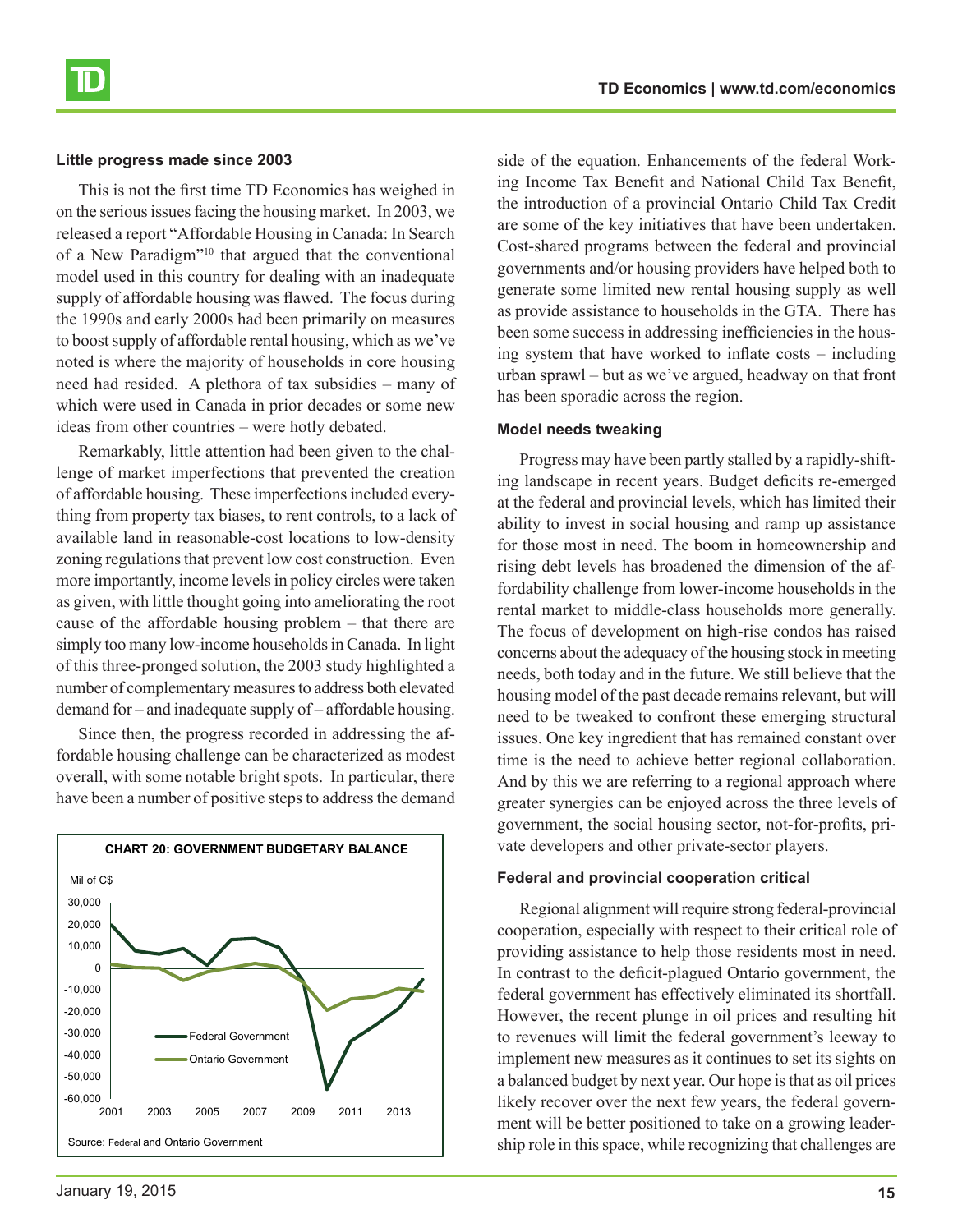

local in nature and best addressed by municipalities.

There was some good news recently when the federal and provincial governments signed on (and more recently extended) the Investment in Affordable Housing (IAH) program. Over the past decade, the federal, provincial and municipal governments have provided support to affordable housing through cost-sharing programs that have been delivered locally. Over the past three years alone, the federal and Ontario governments have jointly provided \$480 million to municipalities across the province to invest in affordable housing, either through providing income support to low income renters, or capital to renovate existing stock or creating new affordable housing. The combined money earmarked will amount to \$800 million over the next five years, which could help create affordable housing for 34,000 to 40,000 households across the province, the majority of which will flow to the GTA.

#### **Income tested housing benefit offers potential**

As we move forward, the federal and provincial governments could build on the IAH investments by considering traditional tax breaks to help spur affordable housing development and rehabilitation that have been floated around, including the elimination of the HST on rental housing. Another popular option is a tax incentive modelled after the U.S. Low Income Housing Tax Credit (LIHTC), which would encourage private investment in purpose-built rentals without requiring developers to put up a significant share of the capital costs.

An option that we believe deserves merit is the design

of a housing benefit targeted at low income earners that are not collecting social assistance. This solution has received broad support across many housing stakeholders. We have estimated that the housing gap (the difference between the rent they pay and the rent they can afford) for the bottom 40% is on average \$4,100 a year and rising. A housing benefit that would work to close much of the gap between income and rent levels would cost roughly \$1 billion for the GTA alone. Given its relatively heavy price tag, the cost could be lowered initially by targeting select groups of low-income earners and then expanded over time. For example, just focusing on low-income seniors alone would cut the cost for the GTA to about \$100-\$150 million. There are opportunities for collaboration on such a benefit with the provincial government, once resources become available.

Much emphasis has been placed on developing new affordable housing. However, the slowdown in the housing market could provide an opportunity for governments to increase the supply of affordable housing units. Incentives (such as tax credits) could be used to incentivize builders to donate unsold units to the government or non-profit organization who in turn would manage the stock. This would extend the governments' assistance from funding the building of lower-rent units to funding the purchase of already-built units.

#### **Improving the regulatory environment**

The existence of a deficit does not preclude the provincial government from taking further regulatory actions that do not come at a cost to the treasury – not to mention its role as a leader and champion for positive change within the region. This leadership role should include ensuring that municipalities have the administrative and financial tools they require to carry out their responsibilities. It also involves facilitating a greater alignment of municipal policies throughout the GTA.

Indeed, regional fragmentation has led to sometimes contradictory housing policies and zoning and permitting processes that do not encourage smart growth or diversity. Despite a trend toward densification, a number of municipalities have been dragging their feet on addressing urban sprawl or have implemented bylaws that are out of line with official plans or the provincial growth plan. Differences in regulations can be significant. For example, single occupancy rooming houses and basement apartments can provide a safe and viable affordable rental alternative to lowincome residents, but these units remain unregulated in some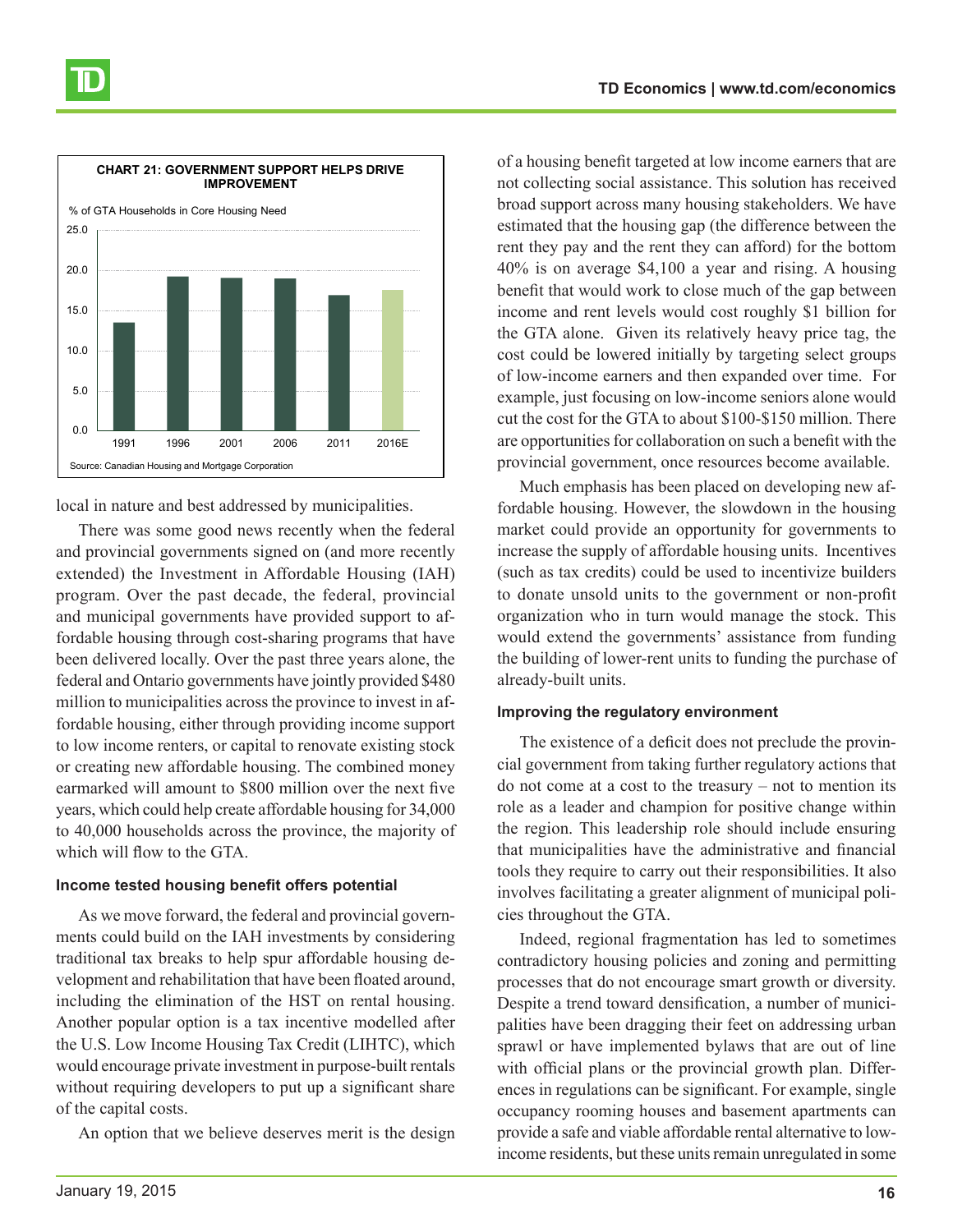

905 areas. Property tax systems continue to disadvantage multi-residential properties relative to single properties. Furthermore, the positive differential in multi-residential taxation between 416 and the 905 area is substantial. The tax differentials drive demand for single-family homes in the 905 area and are counter to the Places to Grow Act plans to curb urban sprawl.

 Another example of policy that creates the wrong type of incentives is related to municipal development charges. Development charges in the 416 area are \$5,000 higher on two bedroom units than they are on one bedroom units, regardless of whether it is in a high rise, low rise or purpose built apartment building. Development levies are also higher for multi-purpose rental buildings than they are for condo developments. In addition, city planners across all municipalities in the GTA need more innovative methods for incentivizing smart building. For example, in British Columbia, the approval system for building permits is a function of the rental vacancy rate. As the vacancy rate rises, the rate at which building permits for homeownership properties are approved is slowed. As another example, the City of Toronto is focusing on tying building permit approvals to demographic needs, issuing more permits for two bedroom units. That said, builders have responded to this regulation by constructing a two bedroom unit in a 800 square foot space that was traditionally one bedroom.

There are other actions that could lower the cost of development but will not impede the quality of life of households. Case in point, the City of Toronto mandates a certain square footage be allocated to parking within new

high-rise developments, despite the high cost and fact that an increasing number of residents work within a transit ride or walk. On a positive note, the Ontario government recently permitted wood frame buildings within the province for six floors and higher, which will lower the cost of lower-rise developments and help the challenge surrounding a lack of housing diversity.

#### **Easing rent regulations**

One area that needs a close look at is the current rent regulations in Ontario. While well intended, these regulations are likely inflicting longer-term damage on the housing system by limiting the rehabilitation and new development of market rental units. These regulations are targeted at buildings constructed before 1991, which remain an important part of the rental stock. Rents have been allowed to rise by the rate of inflation. However, owner costs (i.e., property taxes, utility fees, etc.) have been rising considerably faster. In New York City, rent controls are considerably more flexible. The government determines a maximum base rent on units built before 1947 – which takes into account the need for a landlord to make a reasonable profit. Rents are then allowed to rise at 7.5% per year until they reach this maximum prescribed base rate, which in turn is set every two years. Landlords of newer developments may join the rent stabilization program in exchange for tax credits. In sum, rent regulation must not just focus on tenants' rights but must also encourage investment in rental properties.

While hard to pin down an exact cost with precision, the often complex and onerous housing regulations across the GTA lead to higher costs. But, as importantly, they also weaken the ability of developers to respond to the major changing market demands that loom. Going forward, one of the fastest growing segments of the population will be those aged 65 years and older. While development over the last decade has been geared to younger residents, more thought and planning needs to go into suitable senior housing. In order to meet growing senior – or even family – housing needs, the solution may not necessary be to spur new development. The GTA has a significant amount of older purpose-built rental building that could be retrofitted. In fact, about one third of the rental housing stick is older than ten years and requires some or major repairs.

#### **Unlocking surplus land can help ease cost pressure**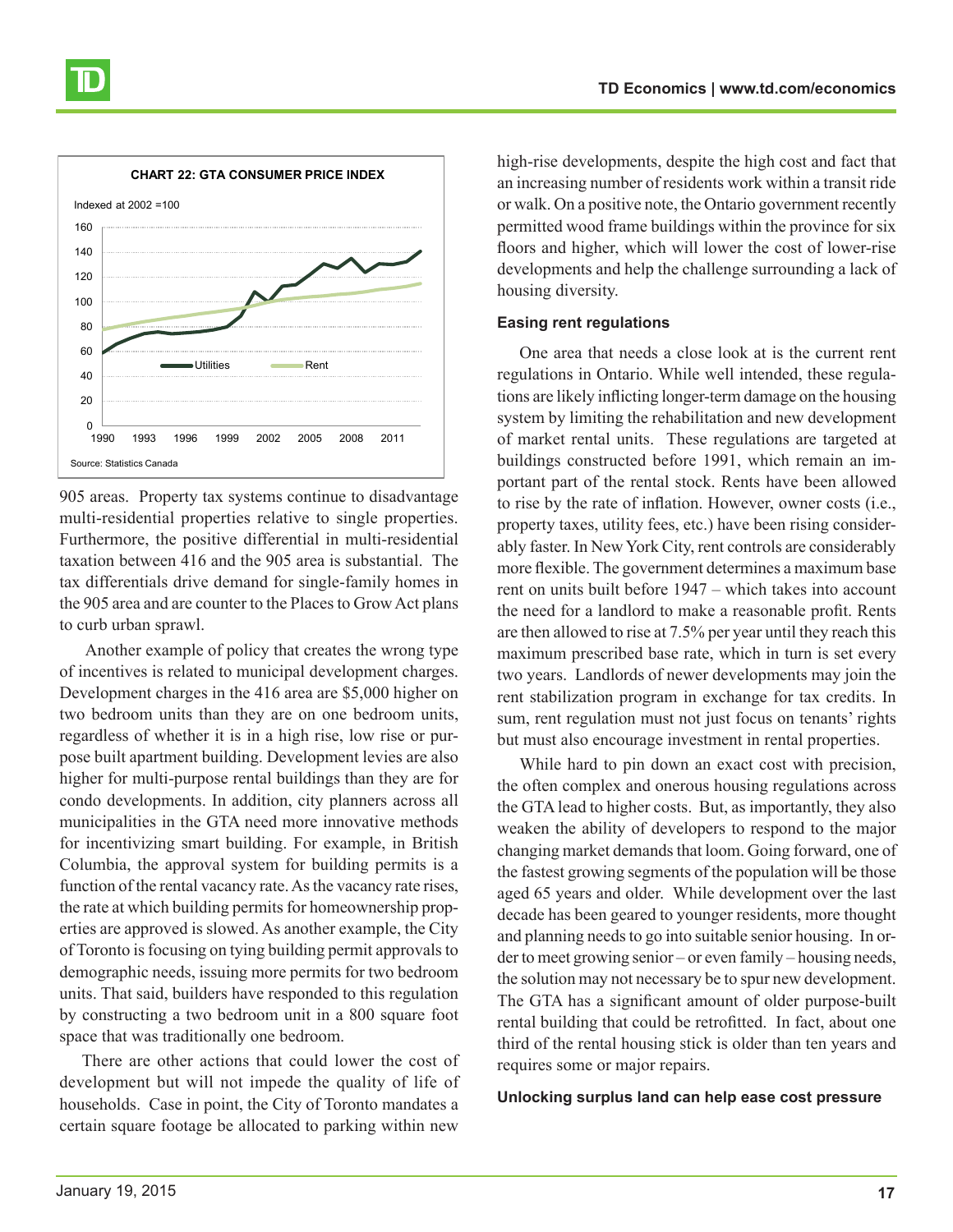Unlocking surplus land is one avenue to reduce upward pressure on real estate costs in the GTA. In particular, sharp land price gains may encourage public and private institutions to hoard land. However, rising land values in built-up areas tends to lead to hoarding of these lots. And while the City of Toronto is moving to sell 40 properties through its development corporation, Build Toronto, movement has been proceeding at a fairly decorous pace. Some countries have turned to tax incentives to encourage property owners to unlock idle land<sup>11</sup>. This includes offering tax exemptions to land used for development and imposing an idle tax on land that is held. There are also opportunities to supply public lands at below market price for the construction of affordable housing.

#### **Start building transit**

Often the cheapest land is in the suburbs, but the challenge is a lack of infrastructure. As the Ontario government revisits its growth plan, focus should not just be placed on building up along transportation corridors, but building more transportation corridors. In recent years, long-term transit expansion in the GTA has floundered due to a lack of consensus across the region on the best approach to take. But as the discussion has continued, the costs of doing nothing have increased. An under-developed transit system is becoming one of the most economic, social and environmental issues facing the GTA economy. Metrolinx, the province's regional transportation authority, has outlined a \$50 billion Big Move plan to improve gridlock in the GTHA. In its 2014 budget, the Ontario government followed up with a \$29 billion, 10-year transit funding plan. Support from municipalities and their regional transit commissions will be a key step to ensuring that this regional plan moves forward.

#### **Needed: new funding sources**

Investment required to strengthen the GTA's housing stock in the future will come at a hefty price tag. Limited government resources and a growing interest in the private sector to get involved in housing-related challenges provide significant upside potential for the GTA. The involvement extends from private-sector investment in the aging social housing stock to social impact investing to philanthropy and volunteering.

One new financing technique that offers promise is leveraging the large investment opportunities from real estate investment trusts (REITs) and pension funds which are looking for stable returns in a low-rate environment.

Indeed, following the launch of a REIT in the United Kingdom which invested in social housing, the City of Toronto is assessing whether Toronto Community Housing could leverage a REIT model to raise capital. REITs however, generally require a rate of return of 4% to 6% to be competitive and require significant scale to compensate for risk. At current construction costs, REITs would be hard pressed to earn that return at market rents. In order to achieve scale, the REIT would likely have to be set up at the national level. The federal government could also contemplate tax incentives to increase the after-tax return on a social housing REIT. As CMHC moves away from homeownership insurance and returns closer to its knitting, which included supporting housing needs, consideration could be given to provide some backing to affordable housing REITs in order to reduce risk.

The importance of the not-for-profit sector in delivering housing and other services to disadvantaged residents cannot be overstated. The region boasts some 250 organizations in the housing space. However, the rapid growth in demand has created a patchwork of service delivery organizations. Many of these services target specific local needs. Even taking this important aspect into account, there may be significant opportunities to reduce overlap and boost efficiency through a more coordinated approach.

Other funding arrangements can benefit from what we expect will be a rising tide of philanthropy and social impact investing. Canada's population of ultra-high net worth individuals has been growing rapidly and many are reaching a stage in their lives when they wish to give back

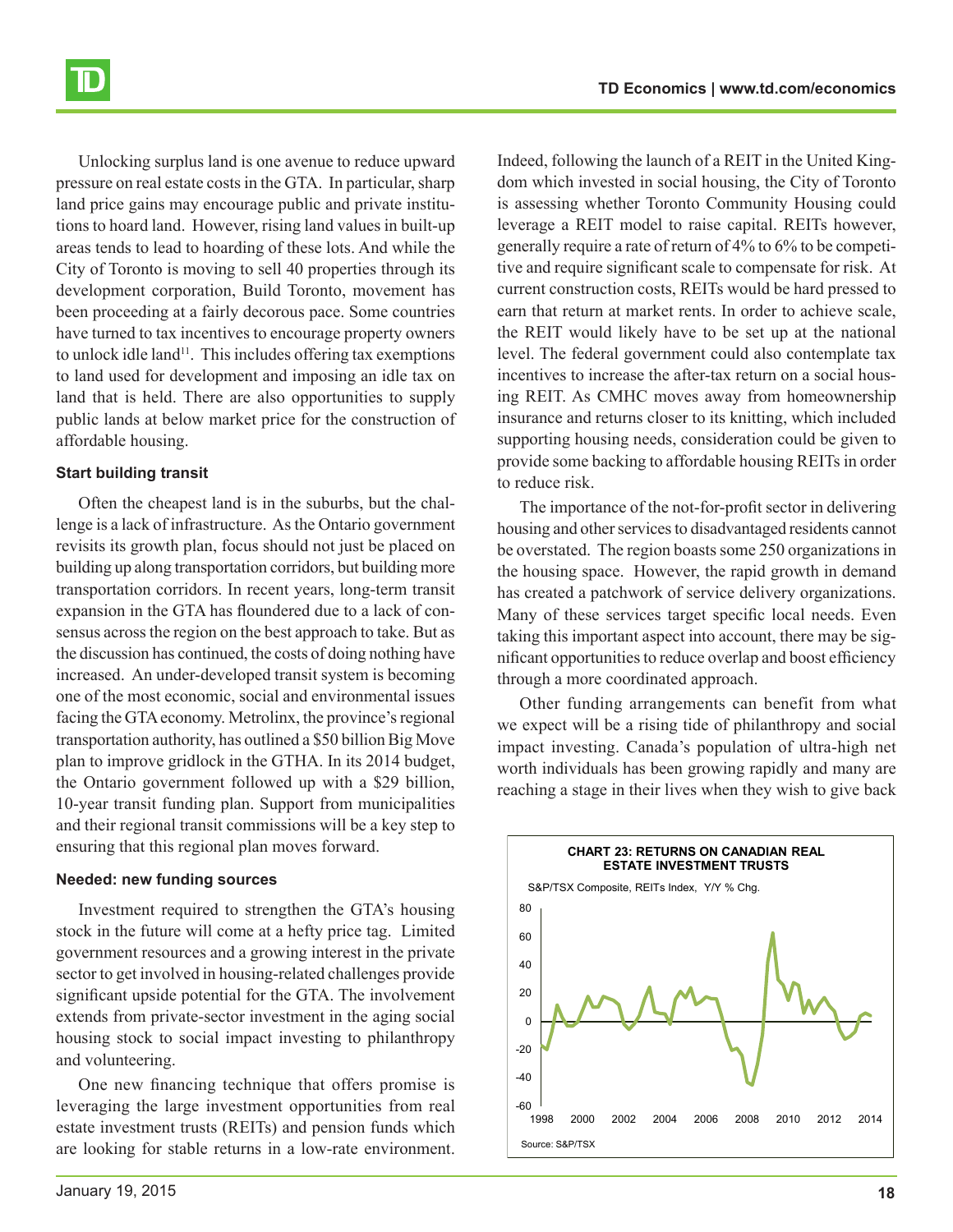

to society either through giving or utilizing the skills they have developed in their careers to volunteer. B.C. housing has developed an endowment fund that has successfully leveraged philanthropists. The principal remains invested in the fund, but returns can be used to invest in affordable housing. Since its inception in 2007, The B.C. endowment fund has helped develop nearly 400 affordable housing units. In addition, there is a growing trend of residents, financial institutions and other market participants in the hybrid model of social impact investing or generating positive impact in addition to a financial return. Investors give up a little bit of return to provide a social good.

Within the GTA, there have been a few recent examples of funds raised through the capital markets. Notably, in 2012, the YWCA successfully raised \$1 million at a 4% interest rate through a bond issuance to help build 330 affordable housing units. The YWCA sold the bond to one investor group, the Muttart Foundation. The organization also collected \$80 million from the Federal and Provincial Government. The YWCA issuance was successful in part because the organization had a good track record for effec-

tively delivering social housing projects and the investment was viewed as being relatively risk-free. Our hope is that as more projects are undertaken, philanthropy and impact investing will be able to generate scale with respect to supporting housing needs for households in low income. But the success of the YWCA underscores the view that a fulsome solution begins with a viable plan.

#### **Conclusion**

There is little doubt that the housing boom enjoyed in the GTA over the past decade has benefitted many in the region. Yet the boom has been hiding some growing issues within the housing market, chief among them include deteriorating affordability, an increasingly weak diversity of housing choice and a transportation system that is struggling to keep up. Addressing these challenges through a more collaborative regional approach will be critical to securing economic, social and environmental prosperity in the future.

> *Derek Burleton, VP & Deputy Chief Economist 416-982-2514*

> > *Diana Petramala, Economist 416-982-6420*